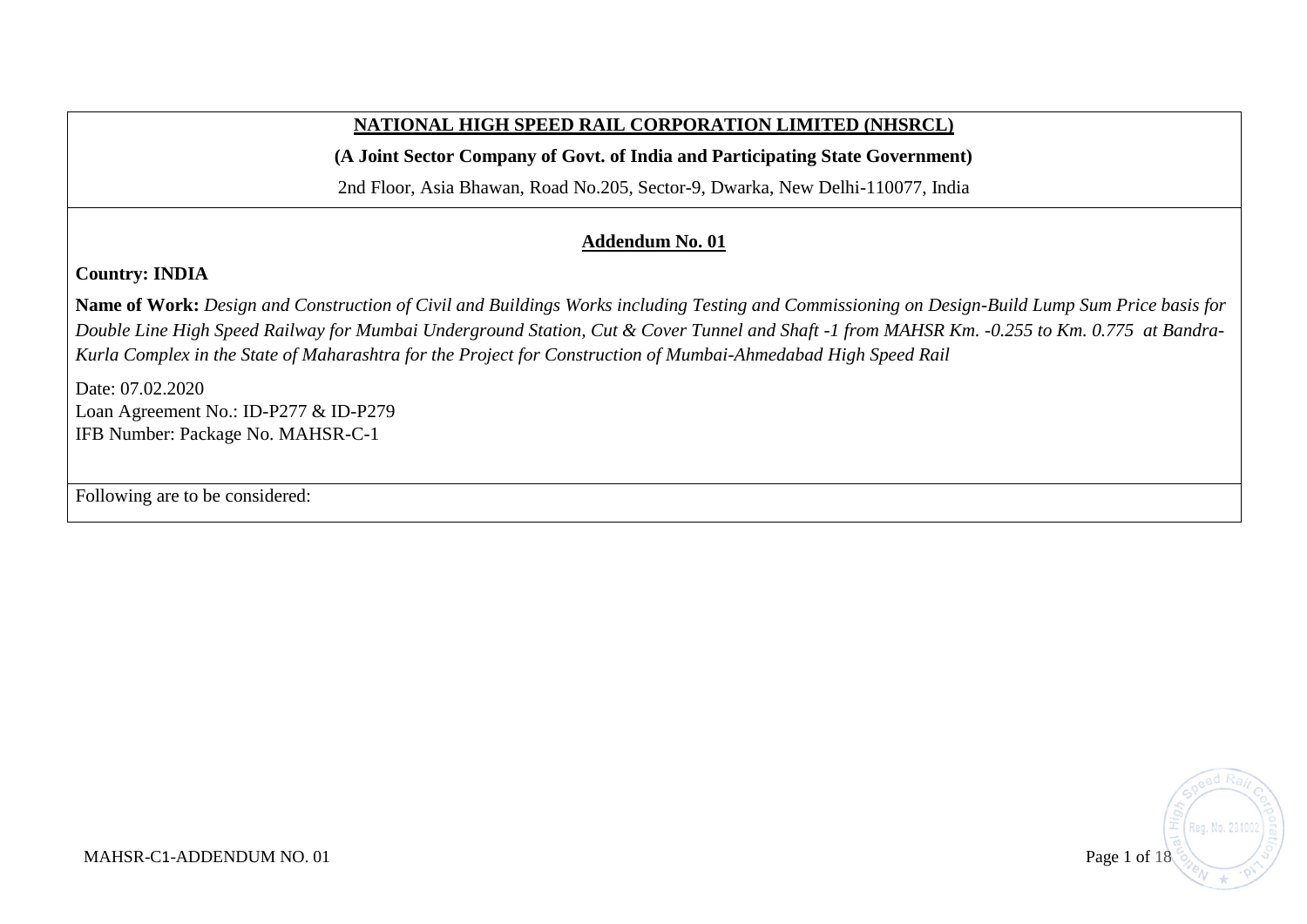| Item No. | Refer Para No.                                                                                                    |                                                                                                                                                                                                    |                                                                                                                                                                                                                                                                                                                               | <b>Original/As Existing</b>                                                                                                         |                               |  | <b>Revised</b>                                                                                                                                                                                                      |                                                                                                                                                                             |                                                                                                                                                                                                                                                 |                                                                      |
|----------|-------------------------------------------------------------------------------------------------------------------|----------------------------------------------------------------------------------------------------------------------------------------------------------------------------------------------------|-------------------------------------------------------------------------------------------------------------------------------------------------------------------------------------------------------------------------------------------------------------------------------------------------------------------------------|-------------------------------------------------------------------------------------------------------------------------------------|-------------------------------|--|---------------------------------------------------------------------------------------------------------------------------------------------------------------------------------------------------------------------|-----------------------------------------------------------------------------------------------------------------------------------------------------------------------------|-------------------------------------------------------------------------------------------------------------------------------------------------------------------------------------------------------------------------------------------------|----------------------------------------------------------------------|
| 1.       | Part 1, Section III -<br><b>Evaluation</b> and<br>Qualification Criteria,<br>Sub-Clause 4.2.5, Page listed below. | The adequacy and appropriateness of the Contractor's Equipment<br>included in the Bidder's Technical Proposal as compared with key<br>work volumes and the Bid Programme. The minimum criteria are |                                                                                                                                                                                                                                                                                                                               |                                                                                                                                     |                               |  | The adequacy and appropriateness of the Contractor's<br>Equipment included in the Bidder's Technical Proposal as<br>compared with key work volumes and the Bid Programme.<br>The minimum criteria are listed below. |                                                                                                                                                                             |                                                                                                                                                                                                                                                 |                                                                      |
|          | 31 of 33                                                                                                          | Sr.<br>No.                                                                                                                                                                                         | <b>Equipment Type and Char-</b><br>acteristics<br>Batching plant (90 cum/hour)                                                                                                                                                                                                                                                | <b>Major Plant and Equipment</b><br><b>Minimum number</b><br>required to assess the<br><b>Bidder's capability</b><br>$\overline{3}$ | <b>Bidder's Pro-</b><br>posal |  |                                                                                                                                                                                                                     | Sr.<br>No.                                                                                                                                                                  | <b>Equipment Type and</b><br><b>Characteristics</b>                                                                                                                                                                                             | <b>Number</b><br>required to<br>assess the<br>Bidder's<br>capability |
|          |                                                                                                                   | $\overline{2}$                                                                                                                                                                                     | <b>Transit Mixer</b>                                                                                                                                                                                                                                                                                                          | 60                                                                                                                                  |                               |  |                                                                                                                                                                                                                     |                                                                                                                                                                             | Batching plant (90 cum/hour)                                                                                                                                                                                                                    | 3                                                                    |
|          |                                                                                                                   | 3<br>$\boldsymbol{\varDelta}$                                                                                                                                                                      | JCB/Excavator/Breaker<br>Shotereting machine                                                                                                                                                                                                                                                                                  | 30<br>$\overline{2}$                                                                                                                |                               |  |                                                                                                                                                                                                                     | $\overline{2}$                                                                                                                                                              | <b>Transit Mixer</b>                                                                                                                                                                                                                            | 60                                                                   |
|          |                                                                                                                   |                                                                                                                                                                                                    |                                                                                                                                                                                                                                                                                                                               |                                                                                                                                     |                               |  |                                                                                                                                                                                                                     | $\overline{3}$                                                                                                                                                              | <b>JCB/Excavator/Breaker</b>                                                                                                                                                                                                                    | 30                                                                   |
|          |                                                                                                                   |                                                                                                                                                                                                    |                                                                                                                                                                                                                                                                                                                               |                                                                                                                                     |                               |  |                                                                                                                                                                                                                     | 4                                                                                                                                                                           | Shotcreting machine                                                                                                                                                                                                                             | 2                                                                    |
| 2.       | Part 2.<br>Section VI-1,<br>Division 03000,<br>Sub-Division 03010,<br>Clause 1,<br>Page 7 of 30                   |                                                                                                                                                                                                    | "Maintenance Manuals" means the manuals providing detailed<br>instructions for the maintenance of infrastructure and maintenance<br>facilities included under the Contract as set forth in Clause 13, Sub-<br>Division 04110 of the General Specifications                                                                    |                                                                                                                                     |                               |  |                                                                                                                                                                                                                     | "Maintenance Manuals" means the manuals providing detailed<br>instructions for the maintenance of infrastructure and<br>maintenance facilities included under the Contract. |                                                                                                                                                                                                                                                 |                                                                      |
| 3.       | Part 2, Section VI-1,<br>Division 03000, Sub-<br>Division 03010,<br>Clause 1,<br>Page 9 of 30                     |                                                                                                                                                                                                    | "Right of Way" means the total land width/area, which is required and<br>legally owned by the Employer for the Project, to accommodate the<br>track, viaduct, tunnel, station, depot, facility, property, etc. of the<br>Employer. This land may be owned by the Employer or the Employer<br>has the permission of the Owner. |                                                                                                                                     |                               |  |                                                                                                                                                                                                                     |                                                                                                                                                                             | "Right of Way" means the land area of the Project, either<br>acquired by the Employer or for which the Employer has the<br>permission of the Stakeholder to construct works in their area.<br>The Right of Way has been shown in ROW Ortho Map. |                                                                      |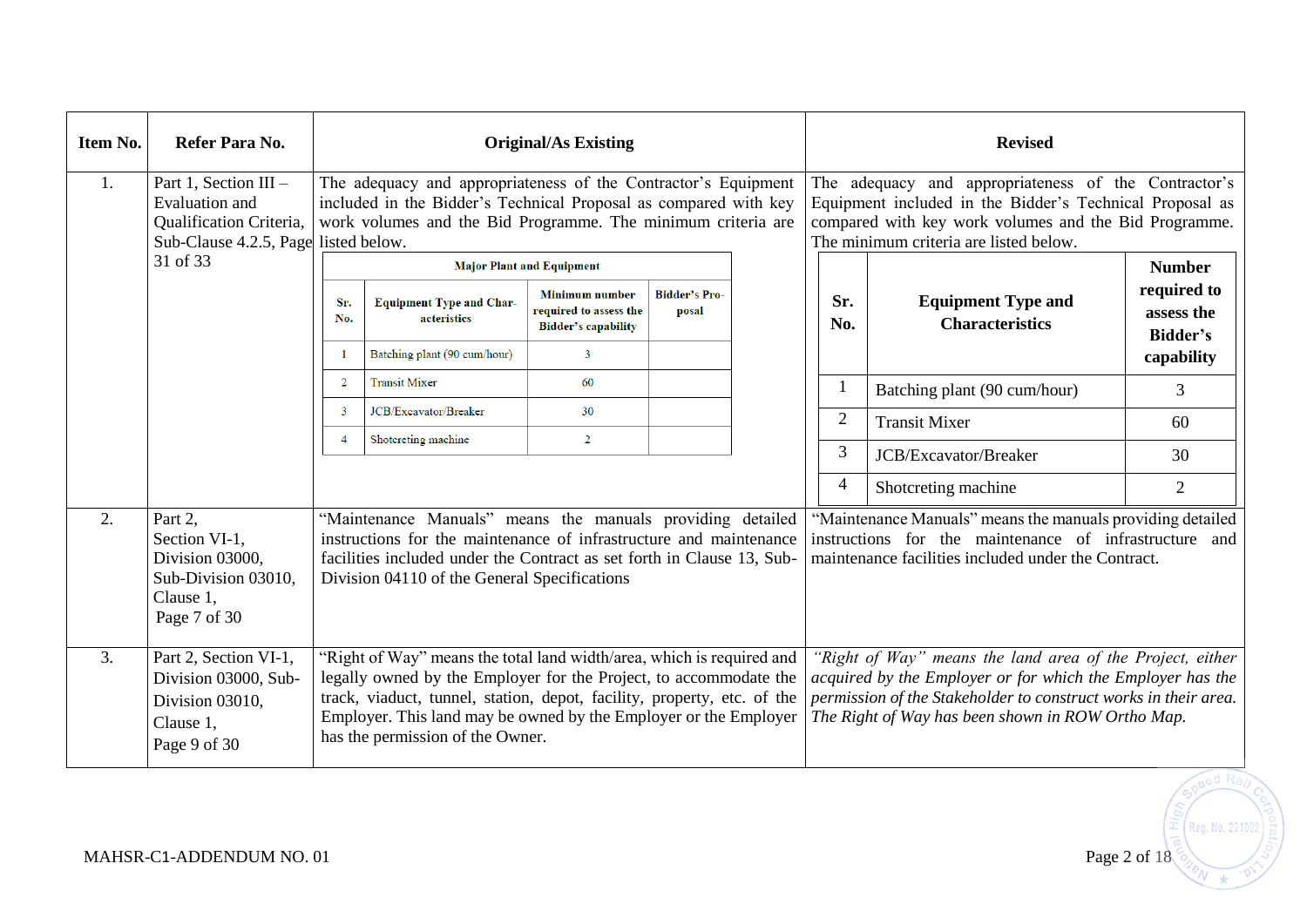| Item No. | Refer Para No.                                                                                                                                             | <b>Original/As Existing</b>                                                                                                                                                                                                                                                                                                                                                                                                                                                                                                                                                                                                              | <b>Revised</b>                                                                                                                                                                                                                                                                                                                                                                                                                                                                                                                                                                                                                                                                                                                                                                                                                                                                                                                                                                                                                                                                                                                                                                                                                                                                                                                                                           |
|----------|------------------------------------------------------------------------------------------------------------------------------------------------------------|------------------------------------------------------------------------------------------------------------------------------------------------------------------------------------------------------------------------------------------------------------------------------------------------------------------------------------------------------------------------------------------------------------------------------------------------------------------------------------------------------------------------------------------------------------------------------------------------------------------------------------------|--------------------------------------------------------------------------------------------------------------------------------------------------------------------------------------------------------------------------------------------------------------------------------------------------------------------------------------------------------------------------------------------------------------------------------------------------------------------------------------------------------------------------------------------------------------------------------------------------------------------------------------------------------------------------------------------------------------------------------------------------------------------------------------------------------------------------------------------------------------------------------------------------------------------------------------------------------------------------------------------------------------------------------------------------------------------------------------------------------------------------------------------------------------------------------------------------------------------------------------------------------------------------------------------------------------------------------------------------------------------------|
| 4.       | Part 2, Section VI-1,<br>Division 03000, Sub-<br>Division 03020, Sub-<br>Clause<br>5.1, $1^{\text{st}}$ and $2^{\text{nd}}$<br>Paragraph,<br>Page 24 of 30 | In addition to the Contractor's submittals referenced in Sub-Division<br>03020 Sub-Clause 2.0 [Submission Procedure], the Contractor shall<br>implement a secure document control system such that all documents<br>generated by the Contractor can be transmitted to the Engineer by<br>electronic means (and vice versa) and that all documents generated by<br>either party are electronically captured at the point of origin and can be<br>reproduced later, electronically and in hard copy.<br>The Engineer shall provide one user facility from his system to the<br>Contractor for communication and for storing the documents. | Employer is in the process of implementing a document control<br>system such that all drawings/documents related to the<br>construction phase are well documented and archived, etc. The<br>Contractor shall utilize the document control system being<br>setup by the Employer such that all documents generated by<br>the Contractor can be transmitted to the Engineer by electronic<br>means (and vice versa) and that all documents generated by<br>either party are electronically captured at the point of origin<br>and can be reproduced later, electronically and in hard copy. $In$<br>addition to the Contractor's submittals referenced in Sub-<br>Division 03020 Sub-Clause 2.0 [Submission Procedure],<br>Contractor shall also transmit all documents through<br>Document Control system provided by the Employer.<br>Employer shall provide three $(3)$ user license(s) from its system<br>to the Contractor for communication and for storing the<br>documents. Employer may consider Contractor's request for<br>additional license( $s$ ) on case by case basis and Contractor<br>shall bear the cost of additional license(s). All the licenses<br>provided to the Contractor shall be continued up to the<br>Completion of the Contract. The Contractor shall be<br>responsible to maintain periodical backup of data/documents<br>for his record. |

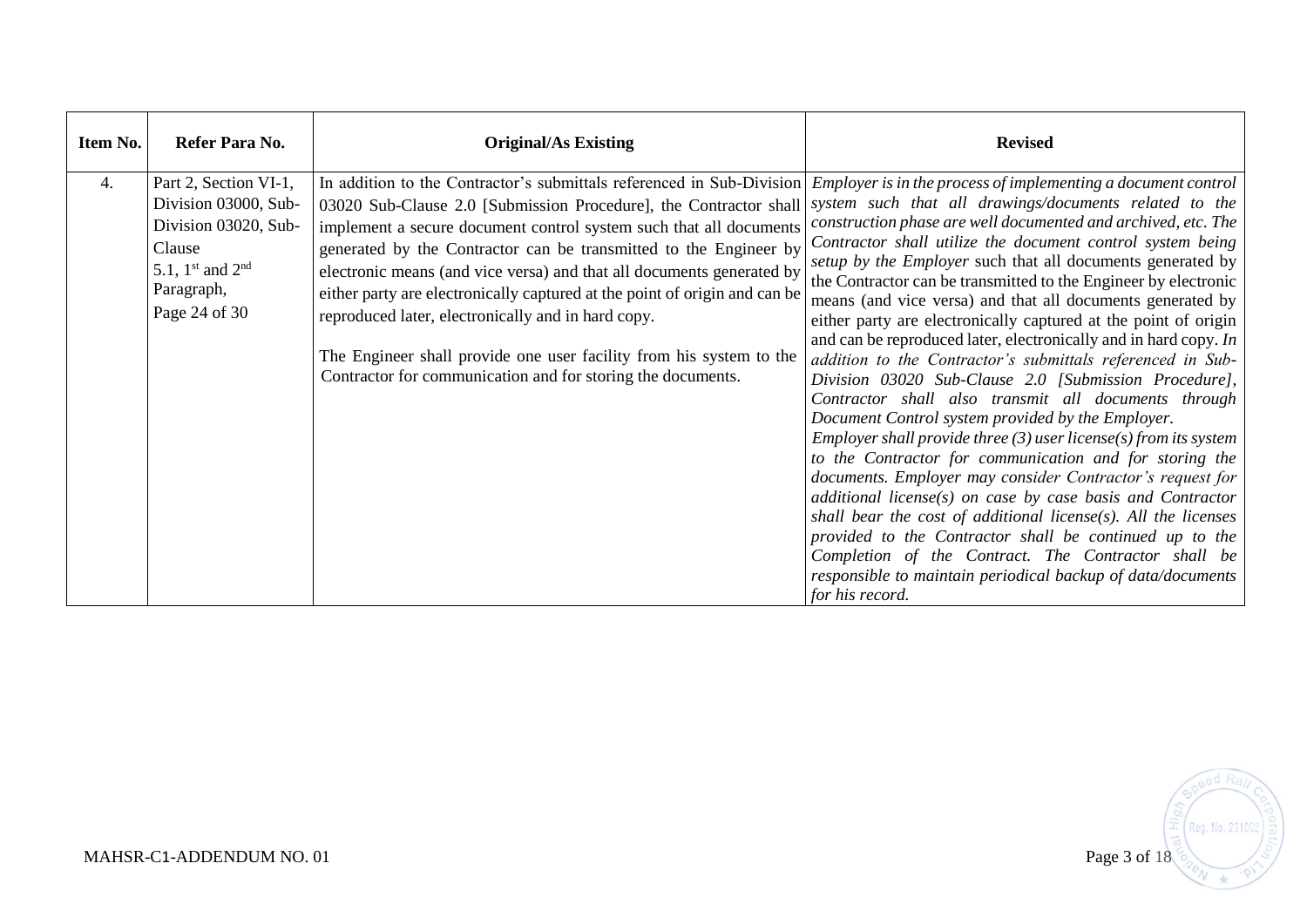| Item No.       | Refer Para No.                                                                                          | <b>Original/As Existing</b>                                                                                                                                                                                                                                                                                                                                                                                                                                                                                                                     | <b>Revised</b>                                                                                                                                                                                                                                                                                                                                                                                                                                                                                                                                                                |
|----------------|---------------------------------------------------------------------------------------------------------|-------------------------------------------------------------------------------------------------------------------------------------------------------------------------------------------------------------------------------------------------------------------------------------------------------------------------------------------------------------------------------------------------------------------------------------------------------------------------------------------------------------------------------------------------|-------------------------------------------------------------------------------------------------------------------------------------------------------------------------------------------------------------------------------------------------------------------------------------------------------------------------------------------------------------------------------------------------------------------------------------------------------------------------------------------------------------------------------------------------------------------------------|
| 5 <sub>1</sub> | Part 2,<br>Section VI-1,<br>Division 05000,<br>Design Segment Table,<br>Page 30 of 36                   | Temporary<br>Geotechnical<br>Temporary<br>$\bullet$<br>$\bullet$<br>Works<br>Works shall be<br>interpretation<br>and design<br>packaged into<br>one or more<br>Temporary<br>Design<br>structures,<br>Segments<br>for<br>decking<br>related to<br>roads (if any),<br>different<br>roads<br>structures.<br>Fabrication,<br>$\bullet$<br>3PVC is<br>$\bullet$<br>Transport,<br>required for all<br>and<br>Erection<br>Temporary<br>Removal<br>Works at the<br>Procedures<br>Construction<br>Interaction with<br>Design stage<br>Permanent<br>Works | Temporary<br>Geotechnical<br>• Temporary Works<br>$\bullet$<br>Works<br>interpretation and<br>shall be packaged<br>into one or more<br>design<br>Design Segments<br>Temporary<br>related to different<br>structures.<br>structures.<br>decking for roads<br>• 3PVC is required<br>(if any), roads<br>for all Temporary<br>Fabrication,<br>$\bullet$<br>Works at the<br>Transport,<br>Construction<br>Erection<br>and<br>Design stage and<br>Removal<br>Interaction with<br>Procedures<br><b>Permanent Works</b><br>Interaction<br>with<br>$\bullet$<br><b>Permanent Works</b> |
| 6.             | Part 2, Section VI-1,<br>Division 08000,<br>Appendix<br>08000-1, Sub-Clause<br>4.2.2,<br>Page 26 of 149 | Full height fence, barriers, barricades etc. shall be erected around<br>the Site to prevent the surrounding from excavated soil, rubbish<br>etc., which may cause inconvenience to and endanger the public.<br>The barricade especially those exposed to public shall be<br>aesthetically maintained by regular cleaning and painting as<br>directed by the Engineer. These shall be maintained in one line and<br>level.                                                                                                                       | Full height steel barricading shall be erected around the Site<br>to prevent the surrounding from excavated soil, rubbish etc.,<br>which may cause inconvenience to <i>public and/or may</i><br>endanger the <i>safety of</i> the public. The barricading shall be<br>aesthetically maintained by regular cleaning and painting as<br>directed by the Engineer. These shall be maintained in one line<br>and level.                                                                                                                                                           |

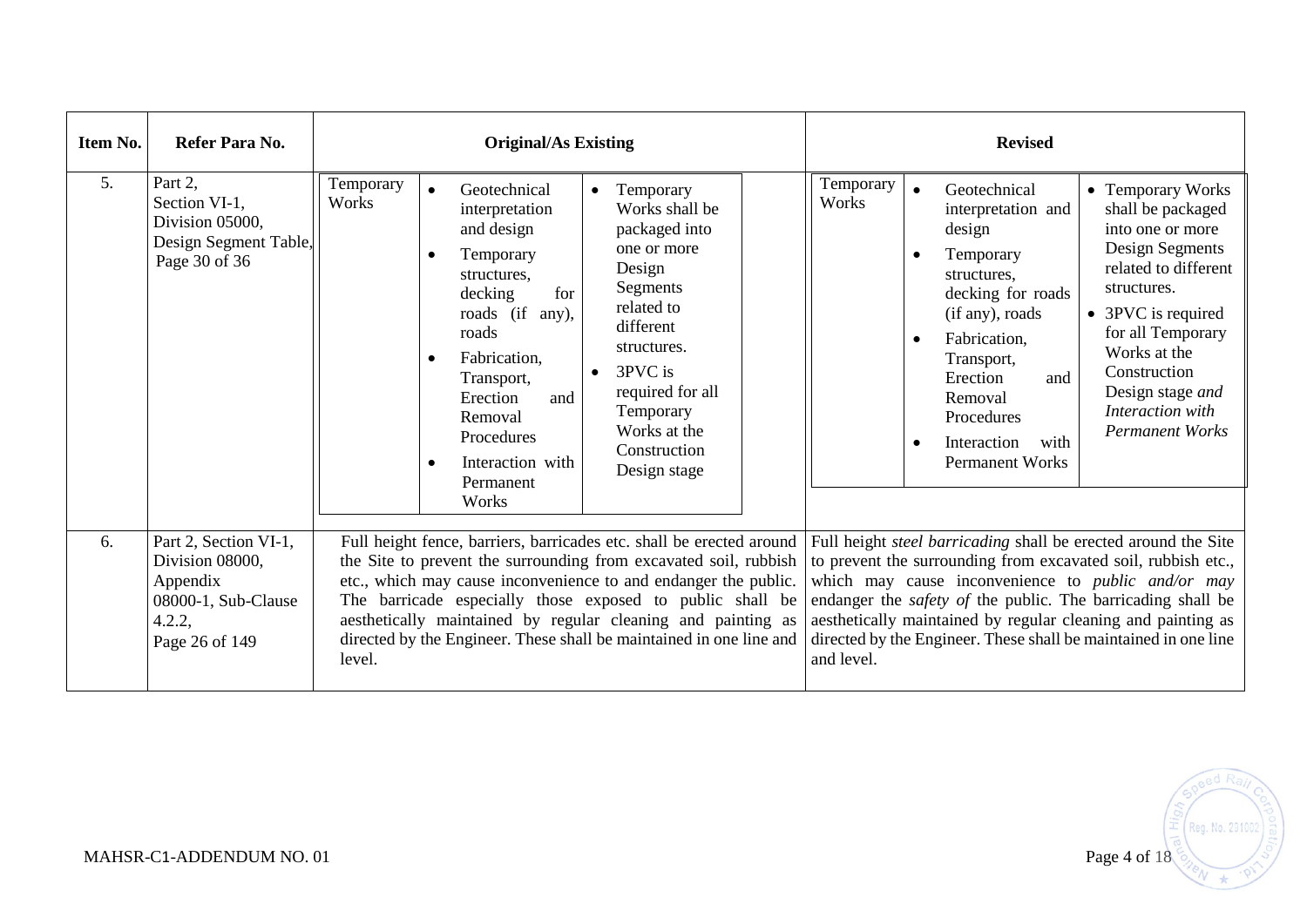| Item No. | Refer Para No.                                                                                                            | <b>Original/As Existing</b>                                                                                                                                                                                                                                                                                                                                                                                                                                                                                       | <b>Revised</b>                                                                                                                                                                                                                                                                                                                                                                                                                                                                                                                                                                       |                            |                     |                                     |  |
|----------|---------------------------------------------------------------------------------------------------------------------------|-------------------------------------------------------------------------------------------------------------------------------------------------------------------------------------------------------------------------------------------------------------------------------------------------------------------------------------------------------------------------------------------------------------------------------------------------------------------------------------------------------------------|--------------------------------------------------------------------------------------------------------------------------------------------------------------------------------------------------------------------------------------------------------------------------------------------------------------------------------------------------------------------------------------------------------------------------------------------------------------------------------------------------------------------------------------------------------------------------------------|----------------------------|---------------------|-------------------------------------|--|
| 7.       | Part 2, Section VI-1,<br>Division 8000,<br>Appendix 08000-1,<br>Sub-Clause 6.3.4, Item<br>1, Page 76 of 149               | 1) The Contractor shall be responsible for clearing of Site including<br>cutting and removal of shrubs, vegetation and trees wherever<br>required for execution of the work after obtaining necessary<br>approval from the Engineer. The studs and roots as existing at site<br>shall also be removed by the Contractor. The cut material is to be<br>disposed of by the Contractor outside the ROW at his own cost. The<br>permission for cutting the trees within the ROW shall be arranged<br>by the Employer. | $(1)$ The Employer shall cut the trees, existing in the ROW<br>before award of the Contract. The Contractor shall be<br>responsible for clearing of site including cutting and removal<br>of shrubs, vegetation. The studs and roots as existing shall also<br>be removed by the Contractor. The cut material shall be the<br>property of the Contractor and shall be disposed of by the<br>Contractor outside the ROW, at his own cost.                                                                                                                                             |                            |                     |                                     |  |
| 8.       | Part 2,<br>Section VI-2,<br>Division 05000,<br>Sub-Division 05010,<br>Sub-Clause 2.3.2,<br>Item b) iii),<br>Page 16 of 43 | iii) Toilets<br>The Station shall provide separate toilets for male, female and<br>differently abled passengers. Toilets shall be provided in the paid<br>concourse, unpaid concourse and business class lounge. The toilets<br>shall be designed based on the number of passengers. The minimum<br>number of sanitary fixtures shall be as per the Drawings. Fixtures and<br>sample pictures in Annexure 1 shall be used as a reference.                                                                         | iii) Toilets<br>The Station shall provide separate toilets for male, female and<br>differently abled passengers. Toilets shall be provided in the<br>paid concourse, unpaid concourse and business class lounge.<br>The toilets shall be designed based on the number of<br>passengers. The minimum number of sanitary fixtures in toilets<br>for passengers shall be as per Table-3A and sample pictures in<br>Annexure 1 shall be used as a reference. Number of sanitary<br>fixtures for staff toilets shall be as per Drawings.<br>Table-3A: Minimum Number of Sanitary Fixtures |                            |                     |                                     |  |
|          |                                                                                                                           |                                                                                                                                                                                                                                                                                                                                                                                                                                                                                                                   | Area<br><b>Station</b>                                                                                                                                                                                                                                                                                                                                                                                                                                                                                                                                                               |                            | Unpaid<br>Concourse | Paid<br>Concourse<br>Mumbai Station |  |
|          |                                                                                                                           |                                                                                                                                                                                                                                                                                                                                                                                                                                                                                                                   | Male                                                                                                                                                                                                                                                                                                                                                                                                                                                                                                                                                                                 | Urinal                     | 12                  | $\boldsymbol{8}$                    |  |
|          |                                                                                                                           |                                                                                                                                                                                                                                                                                                                                                                                                                                                                                                                   | Toilet                                                                                                                                                                                                                                                                                                                                                                                                                                                                                                                                                                               | Water Closet               | 8                   | $\overline{4}$                      |  |
|          |                                                                                                                           |                                                                                                                                                                                                                                                                                                                                                                                                                                                                                                                   | Female                                                                                                                                                                                                                                                                                                                                                                                                                                                                                                                                                                               | Wash Basin<br>Water Closet | 12<br>20            | 8<br>10                             |  |
|          |                                                                                                                           |                                                                                                                                                                                                                                                                                                                                                                                                                                                                                                                   | Toilet                                                                                                                                                                                                                                                                                                                                                                                                                                                                                                                                                                               | Wash Basin                 | 20                  | 10                                  |  |

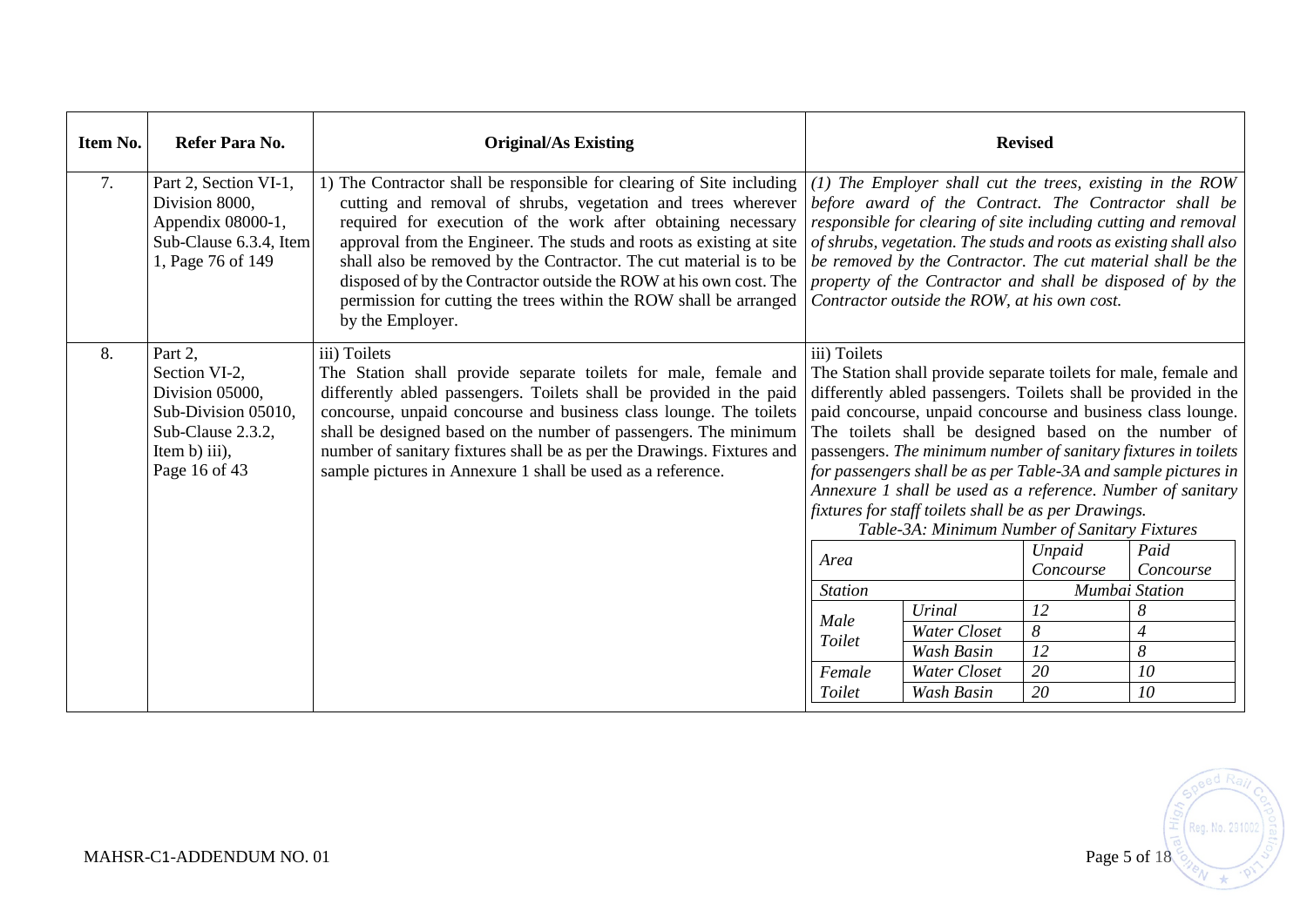| <b>Item No.</b> | Refer Para No.                                                                                                                         | <b>Original/As Existing</b>                                                                                                                                                                                                                                                                                                                                                                                                  | <b>Revised</b>                                                                                                                                                                                                                                                                                                                                                                                                                  |
|-----------------|----------------------------------------------------------------------------------------------------------------------------------------|------------------------------------------------------------------------------------------------------------------------------------------------------------------------------------------------------------------------------------------------------------------------------------------------------------------------------------------------------------------------------------------------------------------------------|---------------------------------------------------------------------------------------------------------------------------------------------------------------------------------------------------------------------------------------------------------------------------------------------------------------------------------------------------------------------------------------------------------------------------------|
| 9.              | Part 2,<br>Section VI-2,<br>Division 05000, Sub-<br>Division 05010,<br>Sub- Clause 3.12.5,<br>Item c),<br>Page 41 of 43<br>(C6, A5, 3) | c) Finishes<br>All concrete wall, MU and solid brick wall surfaces shall be rendered<br>by cement plastering finish on both sides from the floor slab to the<br>underside of the floor construction above, and cement plastering<br>thickness shall be 30 mm for exterior applications, and 20 mm for<br>interior applications, unless otherwise indicated on the drawings or<br>after obtaining approval from the Engineer. | c) Finishes<br>All concrete wall, MU and solid brick wall surfaces shall be<br>rendered by cement plastering finish on both sides from the<br>floor slab to the underside of the floor construction above, and<br>cement plastering thickness shall be 30 mm for exterior<br>applications, and 15 mm for interior applications, unless<br>otherwise indicated on the drawings or after obtaining approval<br>from the Engineer. |
| 10.             | Part 2, Section VI-2,<br>Division 05000, Sub-<br>Division 05030, 2.1<br>.c), i), Page 20 of 77                                         | i) SER shall be fed through AHU installed outside the room. SA and<br>RA plenums with fire dampers shall be terminated on SER wall and<br>further distribution inside the SER is not covered in this scope of<br>work.                                                                                                                                                                                                       | i) SER shall be fed through AHU installed outside the room.<br>SA and RA <i>ducts</i> shall be terminated on SER wall and<br>further distribution inside the SER is not covered in the<br>scope of Works.                                                                                                                                                                                                                       |
| 11.             | Part 2, Section VI-2,<br>Division 05000, Sub-<br>Division 05030<br>$2.1.c$ ) ii), Page $20$ and<br>21 of 77                            | ii) DSS, Rail ER, Battery room, Auxiliary Equipment Room and<br>Wiring Room shall be fed through floor mounted AHU inside the<br>room with air supply plenum and fire dampers.                                                                                                                                                                                                                                               | ii) DSS, Rail ER, Battery room, Auxiliary Equipment Room<br>and Wiring Room shall be fed through floor mounted AHU<br>inside the room.                                                                                                                                                                                                                                                                                          |
| 12.             | Part 2, Section VI-2,<br>Division 05000, Sub-<br>Division 05030, Sub-<br>Clause $2.1$ , Item d).<br>Page 21 of 77                      | Air conditioning plant major equipment, such as water and air-cooled<br>chillers, condenser and chilled water pumps, make-up water pumps<br>and cooling towers shall have redundancy with $N+1$ capacity to be run<br>in cyclic order to optimise their operation time. AHUs shall be<br>equipped with standby drive motor for automatic switch over in case<br>of malfunctioning of one motor.                              | Air conditioning plant major equipment, such as water and air-<br>cooled chillers, condenser and chilled water pumps, make-up<br>water pumps and cooling towers shall have redundancy with<br>$N+1$ capacity to be run in cyclic order to optimize their<br>operation time.                                                                                                                                                     |

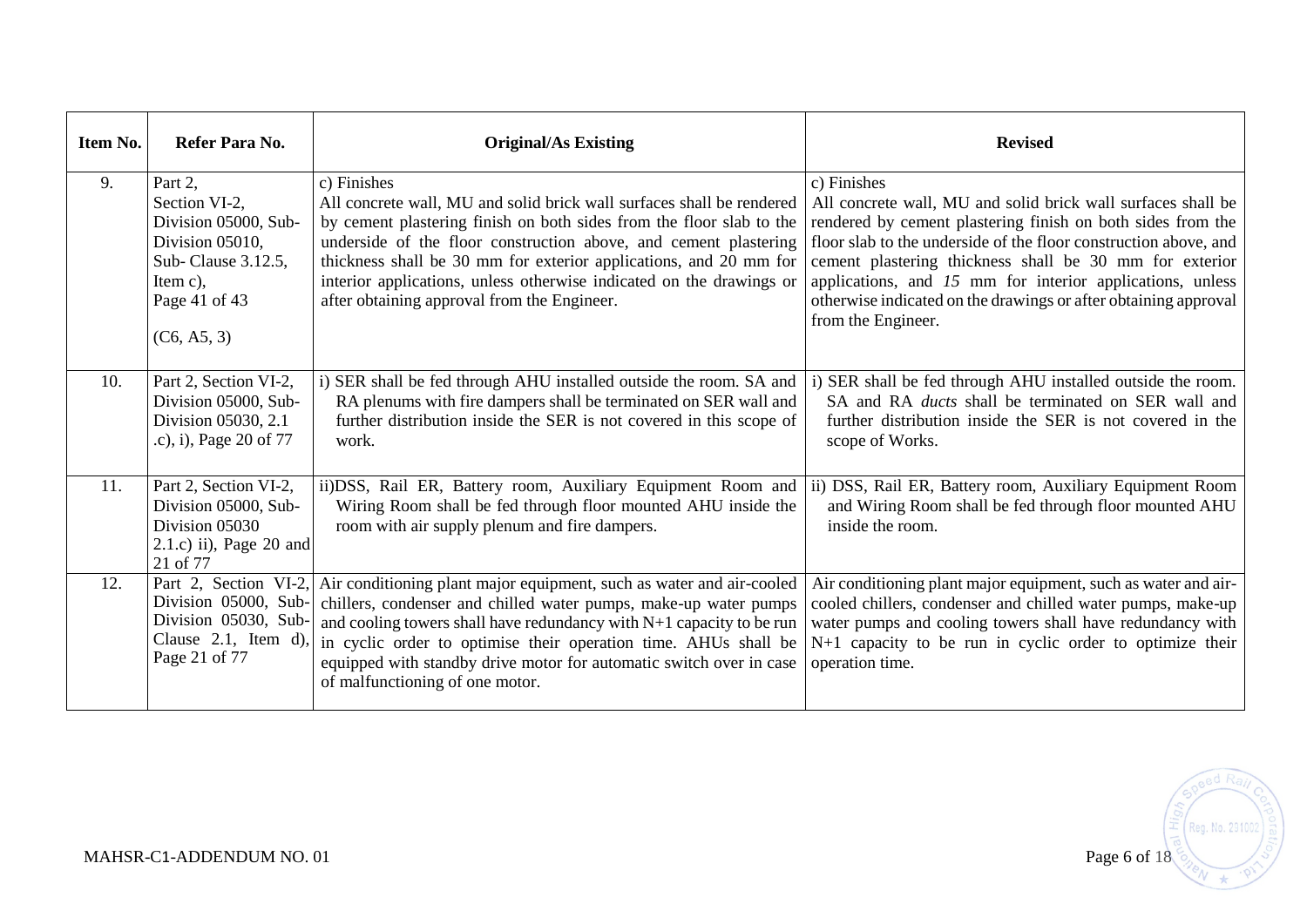| Item No. | Refer Para No.                                                                                                                                                      | <b>Original/As Existing</b>                                                                                                                                                                                                                                                                                                                                                                                                                                                                                                                                                                                                                                 | <b>Revised</b>                                                                                                                                                                                                                                                                                                                                                                                                                                                                            |
|----------|---------------------------------------------------------------------------------------------------------------------------------------------------------------------|-------------------------------------------------------------------------------------------------------------------------------------------------------------------------------------------------------------------------------------------------------------------------------------------------------------------------------------------------------------------------------------------------------------------------------------------------------------------------------------------------------------------------------------------------------------------------------------------------------------------------------------------------------------|-------------------------------------------------------------------------------------------------------------------------------------------------------------------------------------------------------------------------------------------------------------------------------------------------------------------------------------------------------------------------------------------------------------------------------------------------------------------------------------------|
| 13.      | Part 2, Section VI-2,<br>Division 05000, Sub-<br>Division 05030, Sub-<br>Clause $2.2.9$ , Item e),<br>Page 30 of 77                                                 | Considering 24 x 7 operation requirement, all AHUs shall be equipped<br>with a standby drive motor for fans. Provision in the AHU control<br>panel shall be made for both motors to operate in cyclic manner to<br>balance their operating hours. In the event of malfunctioning of any<br>motor, automatically other drive should commence operation. Faulty<br>motor shall be out of circuit and indication of the same shall be<br>transmitted to the BMS. Redundancy of N+1 shall be provided for<br>AHUs feeding critical areas as per para 1.4.1.B. Provision shall be<br>made for mode of operation of AHUs and associated equipment<br>through BMS. | Redundancy of N+1 shall be provided for AHUs which feed<br>critical areas as per Sub-Clause 1.4.1 b). Provision shall be<br>made for mode of operation of AHUs and associated<br>equipment through BMS.                                                                                                                                                                                                                                                                                   |
| 14.      | Part 2, Section VI-2,<br>Division 05000, Sub-<br>Division 05030-2.2.10<br>e), Page 31 of 77                                                                         | Considering 24 x 7 operation requirement, FAHUs shall be equipped<br>with a standby drive motor for cool supply air fans. Provision in<br>control panel shall be made for both motors to operate in cyclic manner<br>to balance their operating hours. In the event of malfunctioning of any<br>motor, automatically other drive should commence operation. Faulty<br>motor shall be out of circuit and indication of the same shall be<br>transmitted to the BMS. Provision shall be made for mode of operation<br>of FAHUs through BMS.                                                                                                                   | Faulty drive motor shall be out of circuit and indication of the<br>same shall be transmitted to the BMS. Provision shall be made<br>for mode of operation of FAHUs through BMS.                                                                                                                                                                                                                                                                                                          |
| 15.      | Part 2, Section VI-2,<br>Division 05000, Sub-<br>Division 05030 Sub-<br>Clause 2.2.9, Item m),<br>Page 31 of 77<br>and Sub-Clause 2.2.10,<br>Item 1), Page 32 of 77 |                                                                                                                                                                                                                                                                                                                                                                                                                                                                                                                                                                                                                                                             | <insert 2.2.9<br="" following="" item="" m)="" of="" points="" sub-clause="" the="" under="">and Item 1) of Sub-Clause 2.2.10&gt;<br/>i) An interlock switch shall be provided on each access door to<br/>the UVC emitters or Ultraviolet Germicidal Irradiation<br/>(UVGI) lamps to switch off the lights when the access door<br/>is opened. Also, manual switch shall be provided to switch-<br/>off the UV lights during closure of access door for<br/>maintenance purpose.</insert> |
|          |                                                                                                                                                                     |                                                                                                                                                                                                                                                                                                                                                                                                                                                                                                                                                                                                                                                             | ii) Proper caution labels shall be installed on all access points<br>to the Emitters when installed.                                                                                                                                                                                                                                                                                                                                                                                      |
|          | MAHSR-C1-ADDENDUM NO. 01                                                                                                                                            |                                                                                                                                                                                                                                                                                                                                                                                                                                                                                                                                                                                                                                                             | Reg. No. 29100<br>Page 7 of 18                                                                                                                                                                                                                                                                                                                                                                                                                                                            |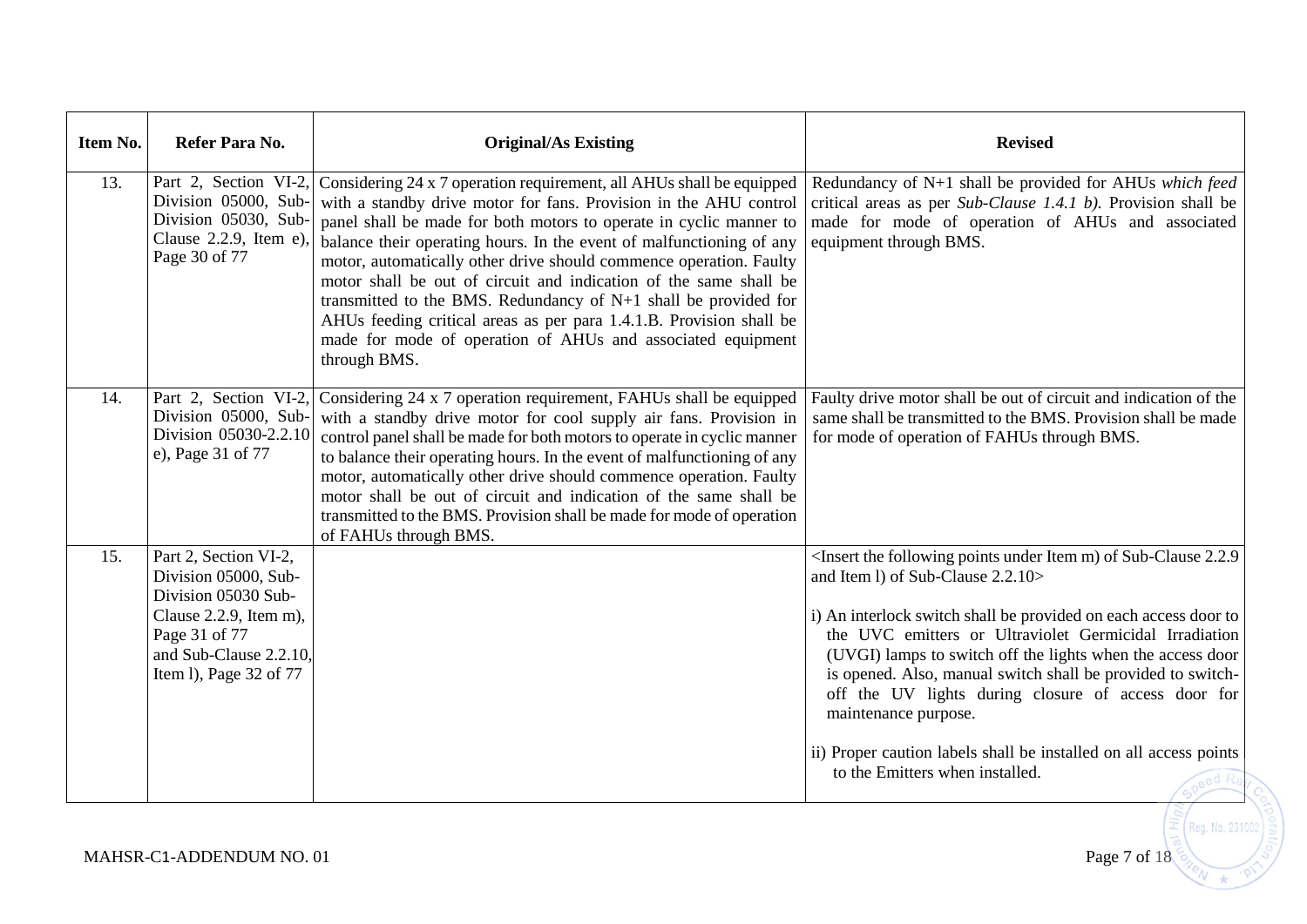| Item No. | Refer Para No.                                                                                                              | <b>Original/As Existing</b>                                                                                                                                                                                                                                                                        | <b>Revised</b>                                                                                                                                                                                                                                                                                                                           |                               |                                          |                                                                            |
|----------|-----------------------------------------------------------------------------------------------------------------------------|----------------------------------------------------------------------------------------------------------------------------------------------------------------------------------------------------------------------------------------------------------------------------------------------------|------------------------------------------------------------------------------------------------------------------------------------------------------------------------------------------------------------------------------------------------------------------------------------------------------------------------------------------|-------------------------------|------------------------------------------|----------------------------------------------------------------------------|
| 16.      | Part 2, Section VI-2,<br>Division 05000, Sub-<br>Division 05030, Sub-<br>Clause $4.1.2$ , Item a),<br>Page 35 and 36 of 77  | Smoke exhaust system shall be designed to ensure safe evacuation of<br>passengers within emergency evacuation time as per architectural<br>planning (i.e. minimum six minutes or as approved) from the remotest<br>end of platform to the point of safety in the event of fire.                    | Smoke exhaust system shall be designed to ensure safe<br>evacuation of passengers within emergency evacuation time as<br>per architectural planning and NBC 2016 (i.e. within six<br>minutes or as approved) from the remotest end of platform to<br>the point of safety in the event of fire.                                           |                               |                                          |                                                                            |
| 17.      | Part 2, Section VI-2,<br>05030<br>Sub-Division<br>Sub-Clause<br>6.4.24<br>Item j), Page 58 of $77$                          | j) Internet Protocol (IP) video cameras shall be provided in the car. IP<br>video cameras display and record the passenger condition to station<br>staff. The Contractor shall integrate the IP Video, Intercom and the<br>CCTV system provided in Station office room.                            | j) Video cameras shall be provided in the car. Video cameras<br>display and record the passenger condition to station staff.<br>The Contractor shall connect video cameras to CCTV<br>display & recorder that are provided in the Station Office<br>Room. The CCTV display & recorder have been included in<br>the scope of E-1 Package. |                               |                                          |                                                                            |
| 18.      | Part 2, Section VI-2,<br>Division 05000,<br>Sub-Division 05040,<br>Sub-<br>Clause 6.10.2, Page 11<br>of 58                  |                                                                                                                                                                                                                                                                                                    | <add 1)="" after="" existing="" following="" item="" m)="" the=""><br/>m) Essential power load for Platform Screen Doors (to be<br/>provided in future) shall be included in the design @<br/>48kVA/Track side with PSD as below:</add>                                                                                                  |                               |                                          |                                                                            |
|          |                                                                                                                             |                                                                                                                                                                                                                                                                                                    | S.<br>No.                                                                                                                                                                                                                                                                                                                                | <b>Station</b><br><b>Name</b> | No. of<br><b>Track sides</b><br>with PSD | <b>Indicative PSD</b><br><b>Electrical Load</b><br>$\omega$<br>48kVA/Track |
|          |                                                                                                                             |                                                                                                                                                                                                                                                                                                    | 1.                                                                                                                                                                                                                                                                                                                                       | <b>UG</b> Station             | 06                                       | 288                                                                        |
| 19.      | Part 2, Section VI-2,<br>Division 05000, Sub-<br>Division 05050, Sub-<br>Clause 2.1, 2 <sup>nd</sup> Para,<br>Page 13 of 22 | Municipal water received from Municipal Corporation/local authorities<br>shall be fed into raw water storage tanks from which it will be<br>transferred by filter feed pumps for suitable treatment as per IS: 10500.<br>Post treatment, the water shall be allowed into fire water static storage | The water is to be received from two sources of Municipal<br>Corporation/local authorities, i.e., one from domestic supply<br>source and the other from treated wastewater supply source<br>and shall be stored in various tanks as indicated in the<br>Drawings.                                                                        |                               |                                          |                                                                            |
|          | MAHSR-C1-ADDENDUM NO. 01                                                                                                    |                                                                                                                                                                                                                                                                                                    |                                                                                                                                                                                                                                                                                                                                          |                               |                                          | Reg. No. 29100<br>Page 8 of 18                                             |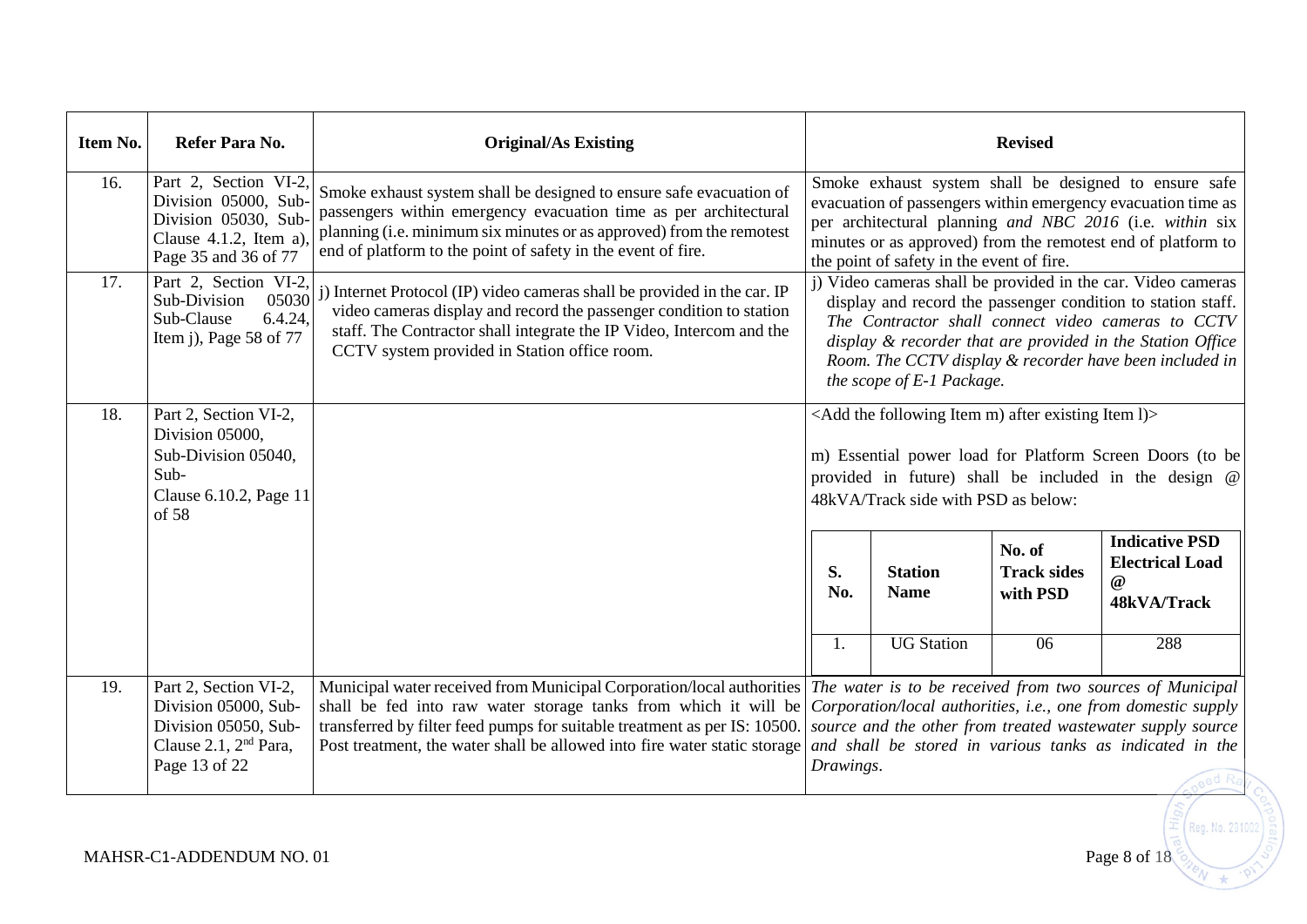| Item No. | Refer Para No.                                                                                                                                                                                                  | <b>Original/As Existing</b>                                                                                                                                                                                                                                                                                                                                                                                                                                                 | <b>Revised</b>                                                                                                                                                                                                                                                                                                                                                                                                                                                                                                                                                                                                                                        |
|----------|-----------------------------------------------------------------------------------------------------------------------------------------------------------------------------------------------------------------|-----------------------------------------------------------------------------------------------------------------------------------------------------------------------------------------------------------------------------------------------------------------------------------------------------------------------------------------------------------------------------------------------------------------------------------------------------------------------------|-------------------------------------------------------------------------------------------------------------------------------------------------------------------------------------------------------------------------------------------------------------------------------------------------------------------------------------------------------------------------------------------------------------------------------------------------------------------------------------------------------------------------------------------------------------------------------------------------------------------------------------------------------|
|          |                                                                                                                                                                                                                 | tanks. The overflow from the tanks shall be fed into domestic water<br>storage tanks.                                                                                                                                                                                                                                                                                                                                                                                       | The <i>domestic</i> water <i>supply</i> shall be fed into raw and <i>domestic</i><br>water storage tanks from which it will be transferred by filter<br>feed pumps for suitable treatment as per IS: 10500. Post<br>treatment, the <i>domestic</i> water shall be allowed into fire water<br>static storage tanks. The overflow from the <i>fire</i> tanks shall be<br>fed into treated domestic water storage tanks.<br>The treated wastewater supply received from the Municipal<br>Corporation/local authorities shall be fed into soft water<br>storage tanks after necessary treatment and then supplied via<br>pumps to the ECS cooling towers. |
| 20.      | Part 2, Section VI-2,<br>Division 05000, Sub-<br>Division 05050, Sub-<br>Clause 2.1, Item d),<br>Page 20 of 22<br>and<br>Part-2, Section VI-2,<br>Division 05050, Sub-<br>Clause 2.1, Item f),<br>Page 21 of 22 | d) Water shall be drawn from fire reserve tanks by electrically operated<br>Fire Mist pumps for water mist system (sprinkler pump and fire pump<br>shall have a stand by electrical or diesel operated power supply). If<br>multiple pumps are used, 1 No. stand by pump shall be provided.<br>f) The firefighting system shall have a standalone diesel driven pump.<br>The system shall be operable even in case of total electrical power or<br>electrical pump failure. | d) Water shall be drawn from fire tanks by electrically operated<br>Fire Mist pumps for water mist system (sprinkler pump and fire<br>pump shall have a standby electrical pump and/or diesel driven<br>pump, as approved by the local Fire Authority). If multiple<br>pumps are used, 1 No. stand by pump shall be provided.<br>f) The firefighting system shall have a standalone diesel driven<br>pump <i>if required</i> . The system shall be operable even in case of<br>total electrical power or electrical pump failure.                                                                                                                     |
| 21.      | Part 2, Section VI-2,<br>Division 05000, Sub-<br>Division 05050,<br>Clause 10, 3rd Para,<br>Page 20 of 22                                                                                                       | The train filling system shall be capable of filling the water storage in<br>a train in 5 minutes.                                                                                                                                                                                                                                                                                                                                                                          | The train filling system has to be capable of filling 8 tanks per<br>train, each of 700 litres (approximately) capacity, in 5 minutes.                                                                                                                                                                                                                                                                                                                                                                                                                                                                                                                |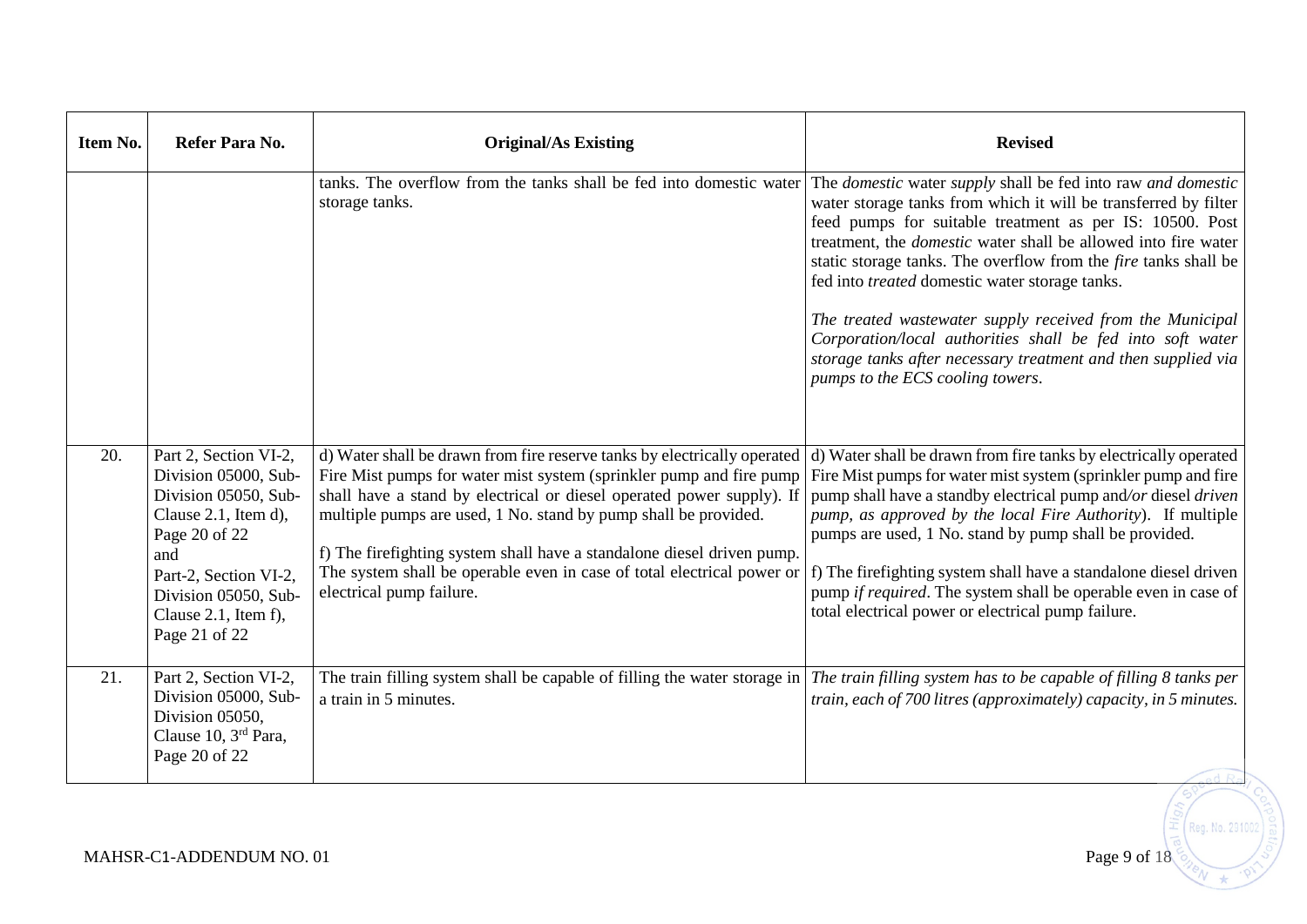| Item No. | Refer Para No.                                 | <b>Original/As Existing</b>                                                                                                                         | <b>Revised</b>                                                                                                                                                                                                                        |
|----------|------------------------------------------------|-----------------------------------------------------------------------------------------------------------------------------------------------------|---------------------------------------------------------------------------------------------------------------------------------------------------------------------------------------------------------------------------------------|
| 22.      | Part 2, Section VI-2,                          |                                                                                                                                                     | <add 12.6="" after="" following="" sub-clause="" the=""></add>                                                                                                                                                                        |
|          | Division 05000, Sub-                           |                                                                                                                                                     | 12.7 Medium Velocity Open Nozzle Pump                                                                                                                                                                                                 |
|          | Division 05050,<br>Clause 12, Page 22 of<br>22 |                                                                                                                                                     | a) A Medium velocity system pump shall be installed for<br>automatic/manual operation. A standby pump of same<br>capacity shall be provided by electrical pump and/or diesel<br>driven pump, as approved by the local Fire Authority. |
|          |                                                |                                                                                                                                                     | b) The pump pressure and its discharge rate shall be as per<br>approved detailed design scheme from local fire authority.                                                                                                             |
|          |                                                |                                                                                                                                                     | c) Pump shall be provided with soft starter or variable<br>frequency drive starters or star delta starter for reducing the<br>starting current.                                                                                       |
|          |                                                |                                                                                                                                                     | d) The Contractor shall submit design calculations and details<br>regarding suitable capacity for obtaining the Engineer's<br>approval.                                                                                               |
| 23.      | Part 2, Section VI-3,<br>Division 02000,       | 4.10.1 Transporting                                                                                                                                 | 4.10.1 Transporting                                                                                                                                                                                                                   |
|          | Sub-Clause 4.10.1.                             | b) Transportation of concrete shall conform to IRS: CBC (CL. 8.1, 5.7),                                                                             | b) Transportation of concrete shall conform to IS 4926 (CL.                                                                                                                                                                           |
|          | Item b), Page 30 of                            | if not in contravention to the following provisions.                                                                                                | 5.2) for Ready Mix Concrete and IRS: CBC (CL 8.1) for other                                                                                                                                                                           |
|          | 72                                             | 4.10.3 Placing                                                                                                                                      | than Ready Mix Concrete, if not in contravention to the                                                                                                                                                                               |
|          | Sub-Clause 4.10.3,<br>2.                       |                                                                                                                                                     | following provisions.                                                                                                                                                                                                                 |
|          | Item f), Page 32 of<br>72                      | f) Concrete when delivered shall be maintained at a temperature of not $\vert$ 4.10.3 Placing                                                       |                                                                                                                                                                                                                                       |
|          |                                                | more than $40^{\circ}$ C as far as possible. It shall be compacted in its final                                                                     |                                                                                                                                                                                                                                       |
|          |                                                | position within 30 minutes of its discharge from the mixer or agitating $ f $ . Concrete when delivered shall be maintained at a                    |                                                                                                                                                                                                                                       |
|          |                                                | transit mixer, unless carried in properly designed agitators, operating                                                                             | temperature of not more than $40^{\circ}$ C as far as possible. It shall                                                                                                                                                              |
|          |                                                | continuously, in which case this time may be within one hour of its                                                                                 | be compacted in its final position within 30 minutes of its                                                                                                                                                                           |
|          |                                                | discharge from the <i>mixer</i> or agitating transit mixers, subject to the<br>Contractor's demonstration of adequate workability of such concrete. | discharge from the mixer or agitating transit mixer, unless<br>carried in properly designed agitators, operating continuously,                                                                                                        |
|          |                                                |                                                                                                                                                     | in which case this time may be within one hour of its discharge.                                                                                                                                                                      |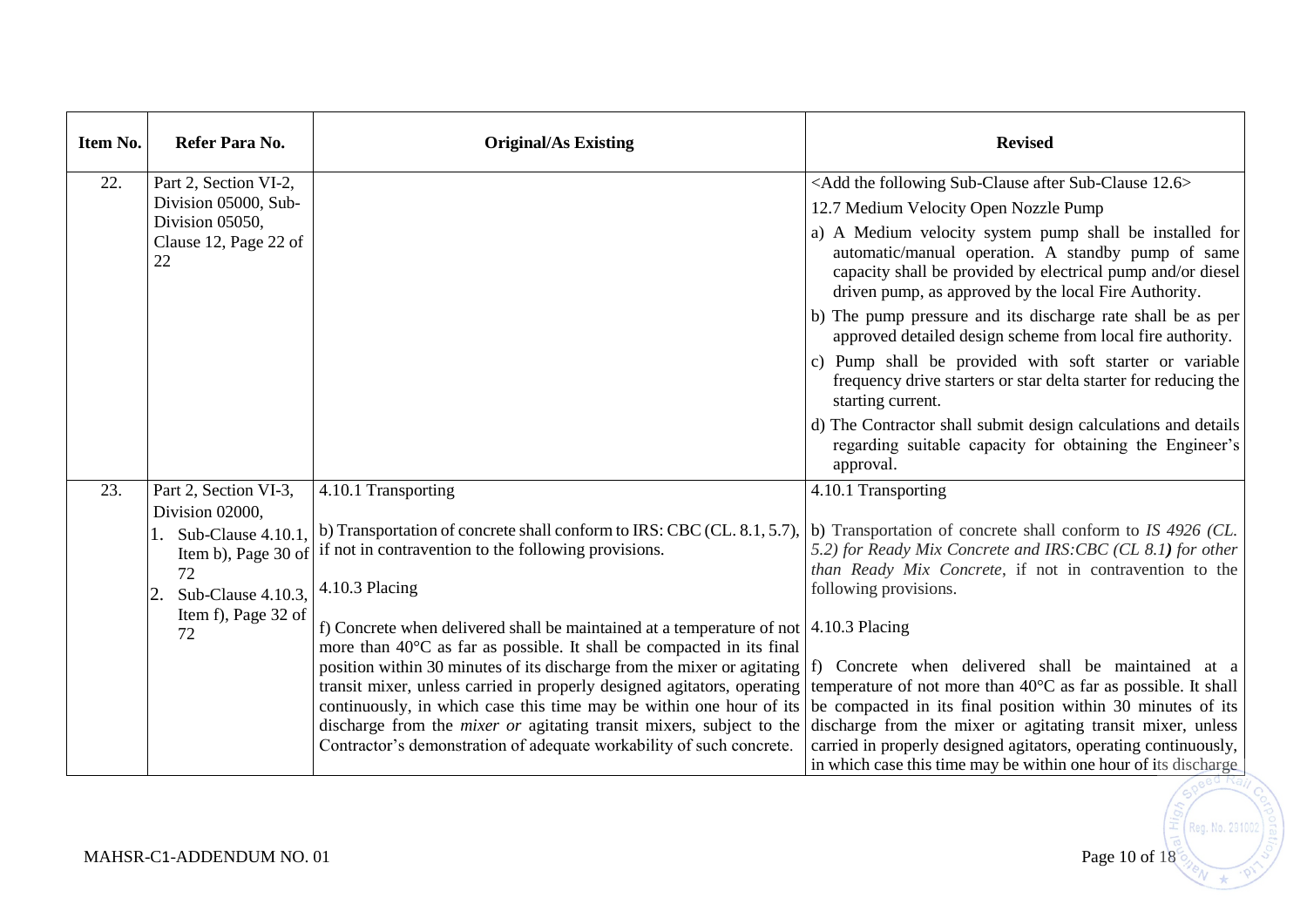| Item No. | Refer Para No.                                                                                          | <b>Original/As Existing</b>                                                                                                                                                                                                                                                                                                                                                                                                                                                                                                                                                                                                                                                                                                                                                                                                          | <b>Revised</b>                                                                                                                                                                                                                                                                                                                                                                                                                                                                                                                                                                                                                                                                                                                                                                                            |
|----------|---------------------------------------------------------------------------------------------------------|--------------------------------------------------------------------------------------------------------------------------------------------------------------------------------------------------------------------------------------------------------------------------------------------------------------------------------------------------------------------------------------------------------------------------------------------------------------------------------------------------------------------------------------------------------------------------------------------------------------------------------------------------------------------------------------------------------------------------------------------------------------------------------------------------------------------------------------|-----------------------------------------------------------------------------------------------------------------------------------------------------------------------------------------------------------------------------------------------------------------------------------------------------------------------------------------------------------------------------------------------------------------------------------------------------------------------------------------------------------------------------------------------------------------------------------------------------------------------------------------------------------------------------------------------------------------------------------------------------------------------------------------------------------|
|          |                                                                                                         |                                                                                                                                                                                                                                                                                                                                                                                                                                                                                                                                                                                                                                                                                                                                                                                                                                      | from such designed agitators, subject to the Contractor's<br>demonstration of adequate workability of such concrete.                                                                                                                                                                                                                                                                                                                                                                                                                                                                                                                                                                                                                                                                                      |
| 24.      | Part 2, Section VI-3,<br>Division 02000, Sub-<br>Clause $4.15.8$ , Item g)<br>to i) Page 38 of 72       | g) If cracks develop in concrete construction, which in the opinion of<br>the Engineer may be detrimental to the strength of the construction,<br>the Contractor, at his own cost, shall dismantle the construction,<br>carry away the debris, replace the construction and carry out all<br>consequential work thereto.<br>h) If any cracks develop in the concrete construction, which in the<br>opinion of the Engineer, are not detrimental to the stability of the<br>construction, the Contractor shall rectify the work at his own risk<br>and cost. The Contractor shall grout the cracks with polymer cement<br>grout of approved quality, to the satisfaction of the Engineer.<br>i) External crack width shall be restricted to 0.2 mm or less on all<br>concrete structures, unless otherwise specified in the drawings. | If cracks develop in concrete construction, which in the<br>$\left( \frac{1}{2} \right)$<br>opinion of the Engineer, are detrimental to the<br>strength/stability of the construction, the Contractor, at his<br>own cost, shall dismantle the construction, carry away the<br>debris, replace the construction and carry out all<br>consequential work thereto.<br>h) If any cracks develop in the concrete construction, which in<br>the opinion of the Engineer, are not detrimental to the<br>strength/stability of the construction, the Contractor, at his<br>own risk and cost shall rectify the work. The Contractor<br>shall repair the cracks 0.2mm or more by grouting or other<br>methods. The approval of the Engineer shall be obtained for<br>the method prior to repairing of the cracks. |
|          |                                                                                                         |                                                                                                                                                                                                                                                                                                                                                                                                                                                                                                                                                                                                                                                                                                                                                                                                                                      | $i)$ <deleted></deleted>                                                                                                                                                                                                                                                                                                                                                                                                                                                                                                                                                                                                                                                                                                                                                                                  |
| 25.      | Part 2,<br>Section VI-3,<br>Division 05000, Sub-<br>Division 05010,<br>Sub-Clause 1.1,<br>Page 03 of 60 |                                                                                                                                                                                                                                                                                                                                                                                                                                                                                                                                                                                                                                                                                                                                                                                                                                      | <add after="" existing="" following="" item="" l)="" m)="" the=""><br/>m) The Contractor shall submit a list of proposed brand names<br/>for all Architectural finishes to be used in the project as per<br/>best industrial practices, at the Detailed Design Phase after<br/>the award of contract. The proposed brands in the list must<br/>have been used in projects such as Metro Rail, Airports, 5-<br/>star hotels etc.</add>                                                                                                                                                                                                                                                                                                                                                                     |

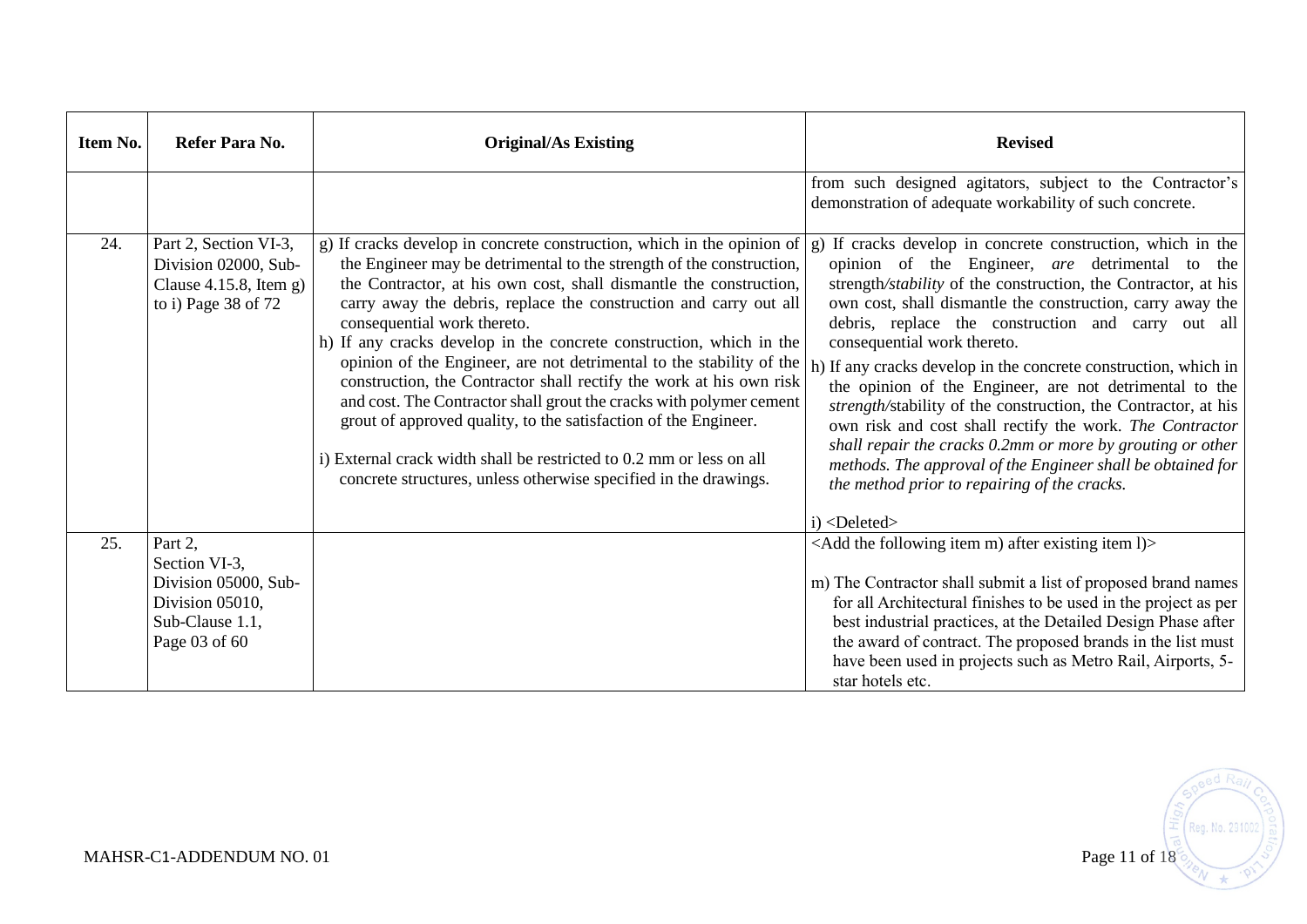| Item No. | Refer Para No.                                                                                                      | <b>Original/As Existing</b>                                                                                                                                                         | <b>Revised</b>                                                                                                                                                           |                                                                                                                                                                                                                                                                                                                                                                                                                                         |                                                                                                |                                             |  |
|----------|---------------------------------------------------------------------------------------------------------------------|-------------------------------------------------------------------------------------------------------------------------------------------------------------------------------------|--------------------------------------------------------------------------------------------------------------------------------------------------------------------------|-----------------------------------------------------------------------------------------------------------------------------------------------------------------------------------------------------------------------------------------------------------------------------------------------------------------------------------------------------------------------------------------------------------------------------------------|------------------------------------------------------------------------------------------------|---------------------------------------------|--|
| 26.      | Part 2,<br>Section VI-3.<br>Division 05000, Sub-<br>Division 05010, Sub-<br>Clause 5.1.2, Item 1),<br>Page 12 of 60 | 1) Hardtop Non-Metallic Monolith surface hardening compound<br>(Nitoflor or equivalent make) shall be used. Execution shall be carried<br>out as per manufacturer's Specifications. | Hardtop Non-Metallic Monolith surface hardening<br>$\left( \right)$<br>compound shall be used. Execution shall be carried out as<br>per manufacturer's specifications.   |                                                                                                                                                                                                                                                                                                                                                                                                                                         |                                                                                                |                                             |  |
| 27.      | Part 2,<br>Section VI-3,<br>Division 05000, Sub-<br>Division 05010, Sub-<br>Clause 5.2, Page 14 of<br>60            |                                                                                                                                                                                     | Clause $5.2.2$<br>below.                                                                                                                                                 | <add 5.2.3="" after="" existing="" following="" sub-<br="" sub-clause="" the="">5.2.3. Selection of Granite<br/>The quantity of Granite to be used in station shall be of 4<br/>categories based on the colour selection, quality and mine<br/>location of granites as mentioned in the table below.<br/>Commonly used industry names of different Granites along<br/>with application percentage has been mentioned in the table</add> |                                                                                                |                                             |  |
|          |                                                                                                                     |                                                                                                                                                                                     | Category 1 -<br>65%<br>Grey Granite<br>(Karnataka/<br>Andhra)<br>• Sadar Ali<br>• Commando<br>Grey<br>$\bullet$ Premium<br>Grey<br>$\bullet$ Grey -<br>Viscent<br>White, | Category 2 -<br>15%<br>Red Granite<br>(Karnataka)<br>· Sindoori<br>Red<br>• Imperial<br>Red                                                                                                                                                                                                                                                                                                                                             | Category 3 -<br>15%<br>Jet<br>Black/Blac<br>$\bf k$<br>Galaxy<br>(Tamil<br>Nadu/<br>Karnataka) | Category 4 -<br>$5\%$<br><b>Black Pearl</b> |  |

Reg. No. 29100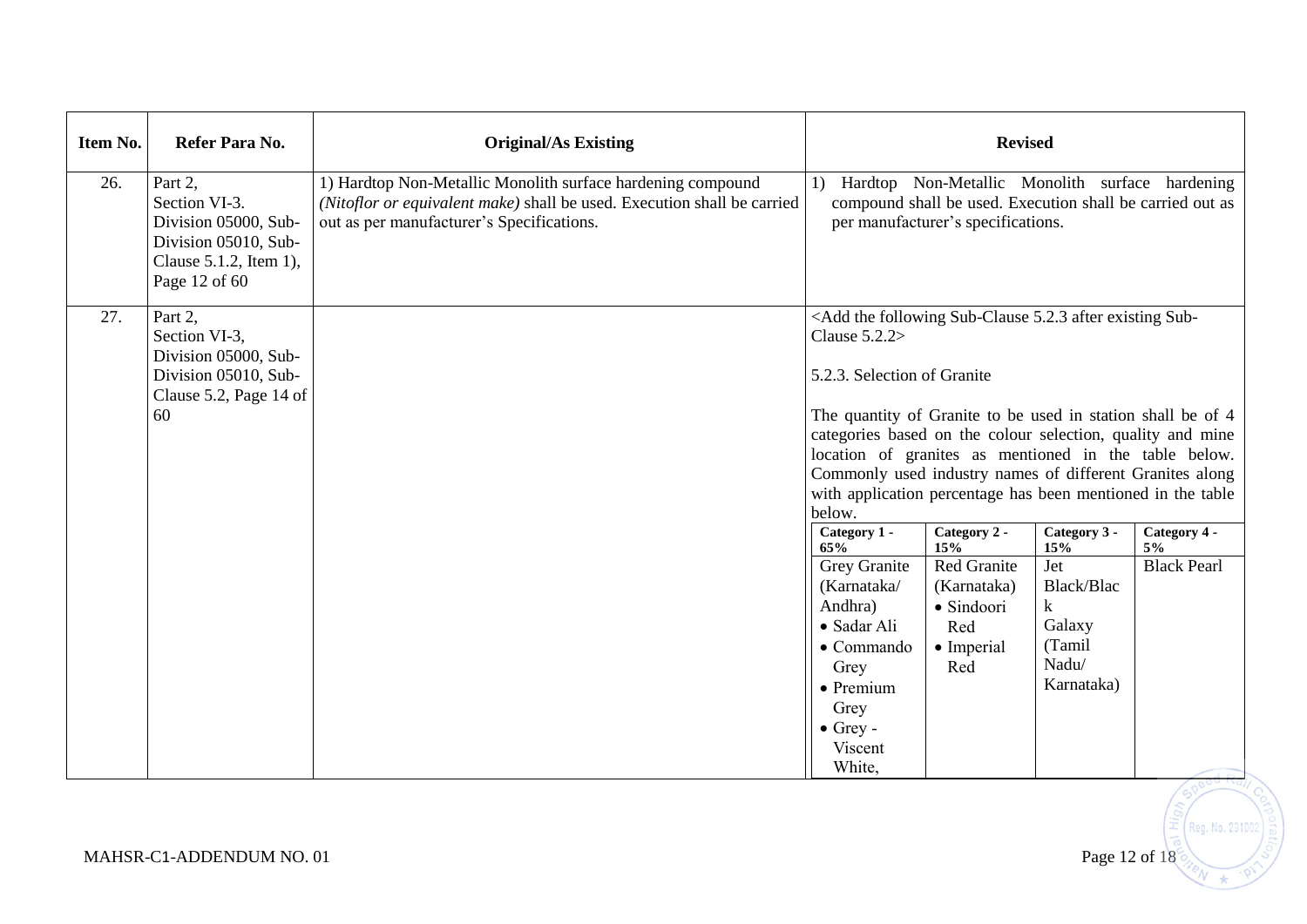| Item No. | Refer Para No.                                                             | <b>Original/As Existing</b>                   | <b>Revised</b>                                                                                                                                                                                                                                                                                                      |                                  |                          |                   |  |  |
|----------|----------------------------------------------------------------------------|-----------------------------------------------|---------------------------------------------------------------------------------------------------------------------------------------------------------------------------------------------------------------------------------------------------------------------------------------------------------------------|----------------------------------|--------------------------|-------------------|--|--|
|          |                                                                            |                                               | Kuppam<br>White<br>Raw Silk                                                                                                                                                                                                                                                                                         | Hassan                           | Blue                     | <b>Blue Pearl</b> |  |  |
|          |                                                                            |                                               | (Tamil Nadu)                                                                                                                                                                                                                                                                                                        | Green<br>(Karnataka)             | Lavender<br>(Orissa)     |                   |  |  |
|          |                                                                            |                                               |                                                                                                                                                                                                                                                                                                                     | Colonial<br>White<br>(Rajasthan) | Lakha Red<br>(Karnataka) |                   |  |  |
|          |                                                                            |                                               | Note: The percentage quantity of each category mentioned in<br>the table are approximate and is subject to change with the<br>approval of the Engineer.                                                                                                                                                             |                                  |                          |                   |  |  |
| 28.      | Part 2,<br>Section VI-3,                                                   | 5.4 Vitrified Tile<br>5.4.1 Requirements      | 5.4 Vitrified Tile<br>5.4.1 Requirements                                                                                                                                                                                                                                                                            |                                  |                          |                   |  |  |
|          | Division 05000,<br>Sub-Division 05010,<br>Sub-Clause 5.4,<br>Page 15 of 60 | 2) Thickness: 8 mm to 16 mm (as per drawing). | 2) Tile thickness shall vary from 10mm to 16mm depending on<br>the size of the tile to be used as per the approval of the<br>Engineer. For all large spaces such as office lounges,<br>toilets, nursery, lobbies and for wall cladding applications,<br>bigger tile size of 800mm x 1600mm (approx.) shall be used. |                                  |                          |                   |  |  |

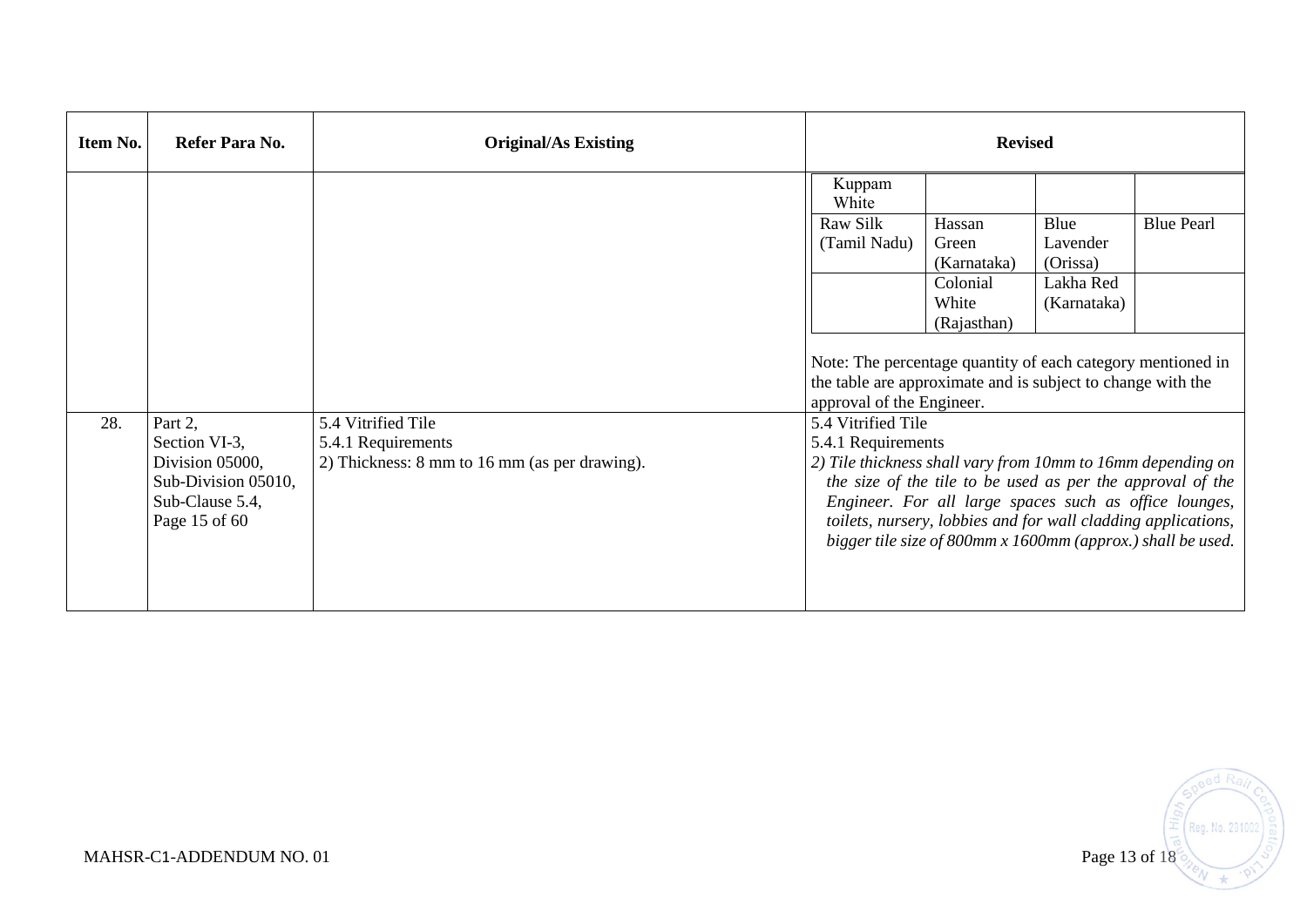| Item No. | Refer Para No.                                                                                                                     | <b>Original/As Existing</b>                                                                                                                                                                                                                                                                                                                                                                                                                                                                                                                                                                                                                                                                                                                            | <b>Revised</b>                                                                                                                                                                                                                                                                                                                                                                                                                                                                                                                                                                                                                                                                                                       |
|----------|------------------------------------------------------------------------------------------------------------------------------------|--------------------------------------------------------------------------------------------------------------------------------------------------------------------------------------------------------------------------------------------------------------------------------------------------------------------------------------------------------------------------------------------------------------------------------------------------------------------------------------------------------------------------------------------------------------------------------------------------------------------------------------------------------------------------------------------------------------------------------------------------------|----------------------------------------------------------------------------------------------------------------------------------------------------------------------------------------------------------------------------------------------------------------------------------------------------------------------------------------------------------------------------------------------------------------------------------------------------------------------------------------------------------------------------------------------------------------------------------------------------------------------------------------------------------------------------------------------------------------------|
| 29.      | Part 2, Section VI-3,<br>Division 05000, Sub-<br>Division 05010, Sub-<br>Clause 10.1.2, Item 5)<br>Bullet points,<br>Page 28 of 60 | 5) Fixing: Sheets shall be fixed to roof purlins and side runners at<br>crest as per manufacturer's recommendation and water tightness<br>provisions using polymer coated galvanized hexa head self-drilling<br>self-tapping (SDST) screws with sealing tapes and screw fasteners<br>with the following properties:<br>a) Case Hardener Carbon steel AISI11018/10B21<br>Screw diameter 5.5 mm (In case of Stitching 4.8 mm)<br>b)<br>Metal Bonded EPDM Washer 2-3 mm width 16MM<br>C)<br>Diameter (In case of stitching 14mm diameter)<br>d) Organic/Geomet/Dorken/Xylin coating insuring 1000-hour<br>salt spry life<br>e) EOTA approved.<br>The sheets shall be bent to required curved profile and fixed<br>with Trimdek or equivalent rib & flute. | 5) Fixing: Sheets shall be fixed to roof purlins and side runners<br>at crest as per manufacturer's recommendation and water<br>tightness provisions using polymer coated galvanized hexa<br>head self-drilling self-tapping (SDST) screws with sealing<br>tapes and screw fasteners with the following properties:<br>a) Case Hardener Carbon steel AISI11018/10B21<br>Screw diameter 5.5 mm (In case of Stitching 4.8 mm)<br>Metal Bonded EPDM Washer 2-3 mm width 16mm<br>$\mathcal{C}$ )<br>Diameter (In case of stitching 14mm diameter)<br>d) Organic coating ensuring 1000-hour salt spray life<br>EOTA approved.<br>e)<br>The sheets shall be bent to required curved profile and fixed<br>with rib & flute. |
| 30.      | Part 2, Section VI-3,<br>Division 05000, Sub-<br>Division 05010, Sub-<br>Clause 17.1.2, Page 52<br>of 60                           | 17.1.2 Technical Data<br>2) Compliance to PSA MOB PF2 PS/SPU and CISCA standard                                                                                                                                                                                                                                                                                                                                                                                                                                                                                                                                                                                                                                                                        | 17.1.2 Technical Data<br>2) Panel shall be as per IS 2046 or BS EN 438, whichever is<br>the most stringent.                                                                                                                                                                                                                                                                                                                                                                                                                                                                                                                                                                                                          |
| 31.      | Part 2, Section VI-3,<br>Division 05000, Sub-<br>Division 05030, Sub-<br>Clause 2.2.9.16, Item<br>c), Page 33 of 57                | A standby motor shall be provided to take on the load in case of<br>failure of one drive motor. Both motors shall run in cyclic order<br>periodically.                                                                                                                                                                                                                                                                                                                                                                                                                                                                                                                                                                                                 | <deleted></deleted>                                                                                                                                                                                                                                                                                                                                                                                                                                                                                                                                                                                                                                                                                                  |

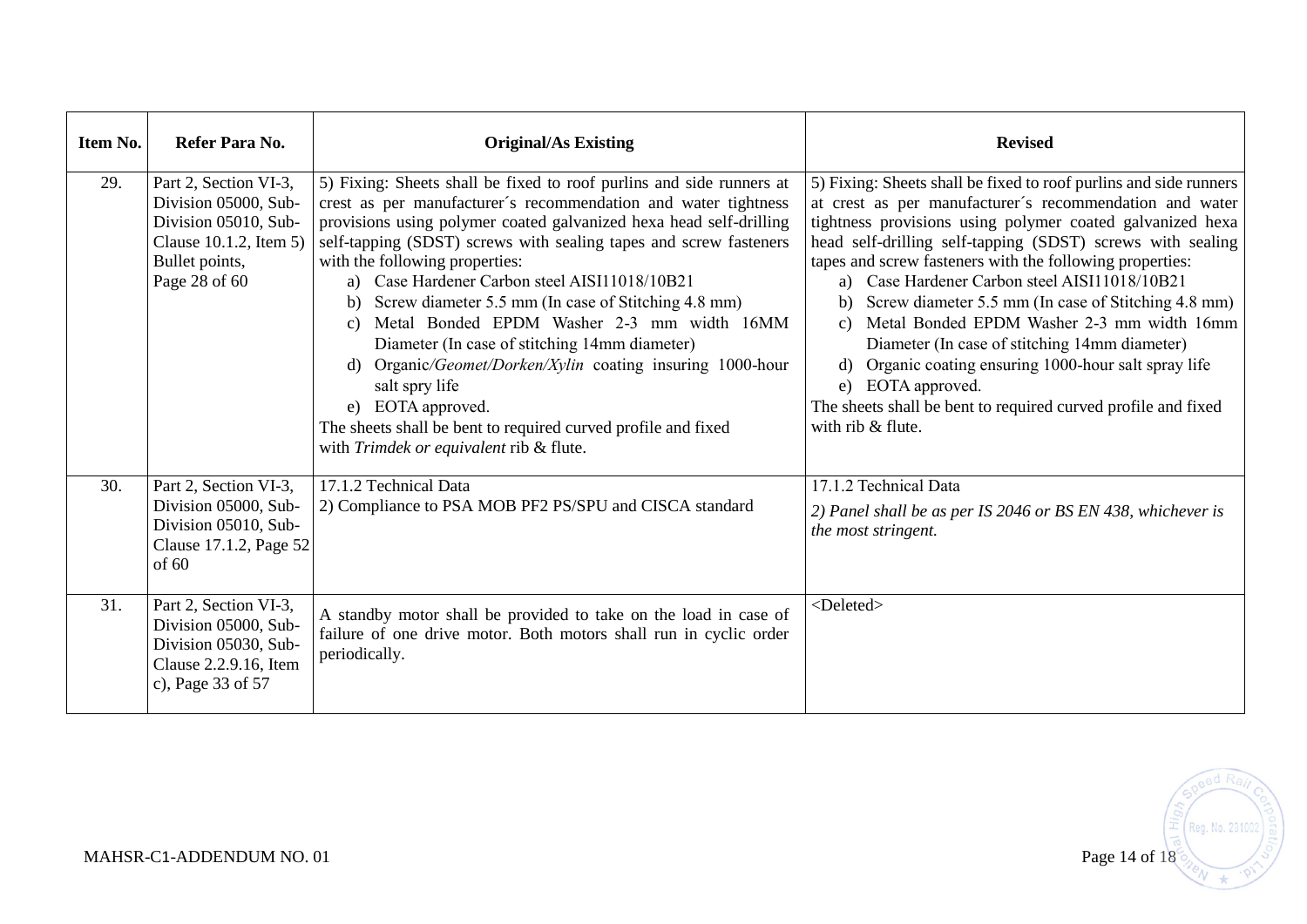| Item No. | Refer Para No.                                                                                                           | <b>Original/As Existing</b>                                                                                                                                                                                                                                                                      | <b>Revised</b>                                                                                                                                                                                                                                                                                                                                                                                                                                                                               |
|----------|--------------------------------------------------------------------------------------------------------------------------|--------------------------------------------------------------------------------------------------------------------------------------------------------------------------------------------------------------------------------------------------------------------------------------------------|----------------------------------------------------------------------------------------------------------------------------------------------------------------------------------------------------------------------------------------------------------------------------------------------------------------------------------------------------------------------------------------------------------------------------------------------------------------------------------------------|
| 32.      | Part 2, Section VI-3,<br>Division 05000, Sub-<br>Division 05030<br>2.2.14.2, Page 37 of 57                               |                                                                                                                                                                                                                                                                                                  | <insert after="" b)="" following="" item="" points="" the=""><br/>c) Mounting plate shall be of steel, square shaped with<br/>streamlined venturi inlet coated with baked enamel paint.<br/>d) Fan blades and hub assembly shall be statically and<br/>dynamically balanced at the manufacturer's works. Motor<br/>shall be totally enclosed, standard permanent split<br/>capacitor type or shaded pole type (for small sizes), having<br/>pre-lubricated sleeve or ball bearings.</insert> |
| 33.      | Part 2, Section VI-3,<br>Division 05000, Sub-<br>Division 05040,<br>Sub-Clause 9.17, Item<br>$b)$ vii),<br>Page 15 of 74 | Labels shall not be less than 45mm high. Lettering shall be of not less Labels shall not be less than 45mm high. Lettering shall be of<br>than mmm high. All labels shall be securely fixed to the panels by bolts not less than $10mm$ high. All labels shall be securely fixed to<br>and nuts. | the panels by bolts and nuts.                                                                                                                                                                                                                                                                                                                                                                                                                                                                |
| 34.      | Part 2,<br>Section VI-3,<br>Division 05000,<br>Sub-Division 05040,<br>Sub-Clause 12.2.1(b),<br>Page 26 of 74             | Noise emanating from the UPS during operation shall not exceed 55<br>dBA at 1.5 m from the enclosure, over a load range of 10% to 100% of<br>the rated full load, as per the standards ISO 3746.                                                                                                 | Noise emanating from the UPS during operation from the<br>enclosure shall be as per OEM, over a load range of 10% to<br>100% of the rated full load, as per the standards ISO 3746. The<br>Contractor shall submit details for approval of the Engineer.                                                                                                                                                                                                                                     |
| 35.      | Part 2,<br>Section VI-3,<br>Division 05000,<br>Sub-Division 05040,<br>Sub-Clause $12.8.2(k)$ ,<br>Page 32 of 74          | Frequency slew rate: 2 Hz/second minimum maximum.                                                                                                                                                                                                                                                | <deleted></deleted>                                                                                                                                                                                                                                                                                                                                                                                                                                                                          |

Reg. No. 29100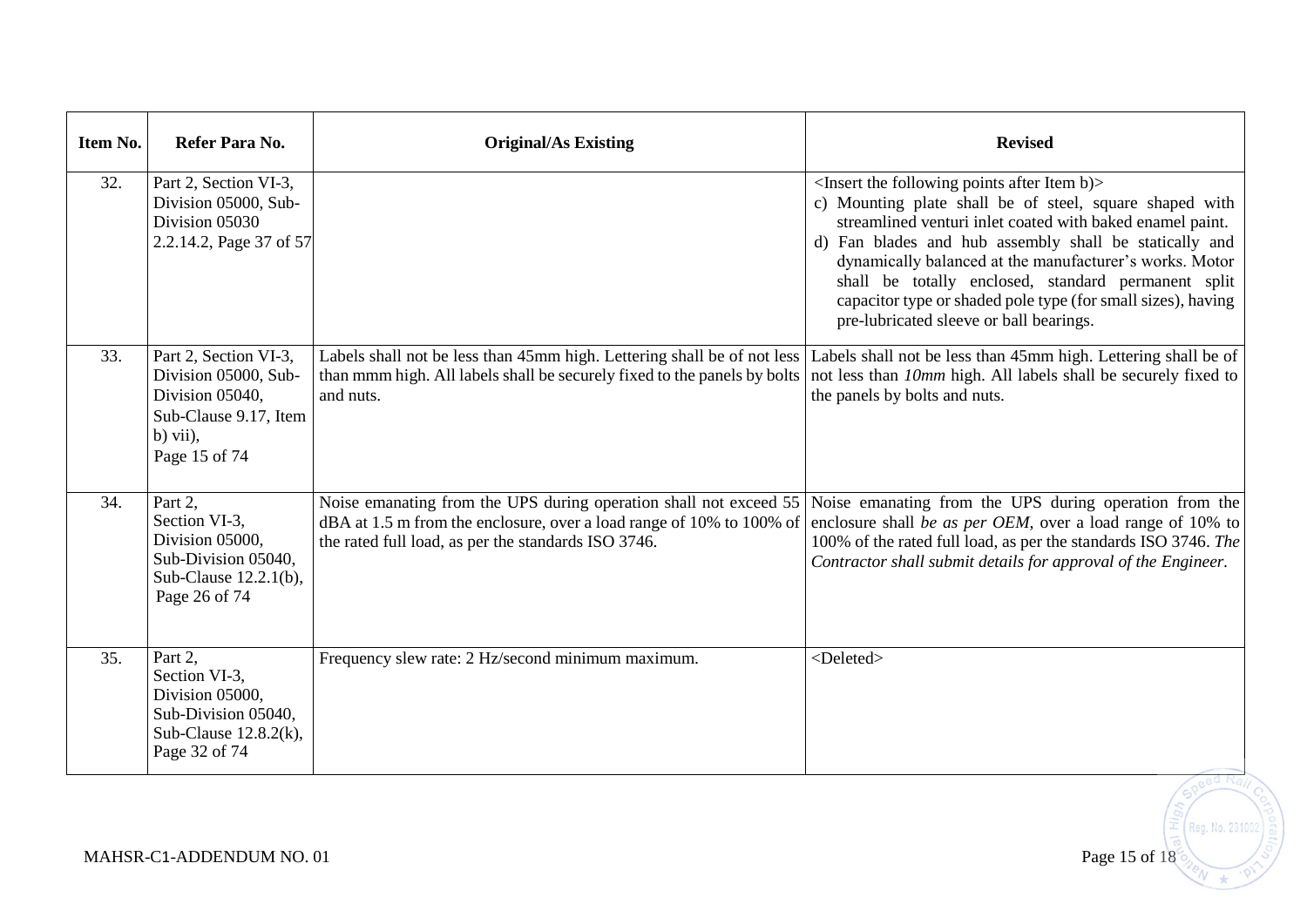| Item No. | Refer Para No.                                                                                                 | <b>Original/As Existing</b>                                                                                                                                                                                                                                                                                                                                                   | <b>Revised</b>                                                                                                                                                                                                                                                                                                                                                                                     |
|----------|----------------------------------------------------------------------------------------------------------------|-------------------------------------------------------------------------------------------------------------------------------------------------------------------------------------------------------------------------------------------------------------------------------------------------------------------------------------------------------------------------------|----------------------------------------------------------------------------------------------------------------------------------------------------------------------------------------------------------------------------------------------------------------------------------------------------------------------------------------------------------------------------------------------------|
| 36.      | Part 2, Section VI-3,<br>Division 05000, Sub-<br>Division 05040,<br>Clause 22, Item b),<br>Page 74 of 74       | The Contractor shall propose at least three reputed manufacturer<br>makes having minimum 3 years successful operation in related service<br>of metro, railway or airport projects for approval of the Engineer. Each<br>equipment technical details and experience credentials shall be<br>submitted along with proposed quantities for Station.                              | The Contractor shall propose at least three reputed<br>manufacturers/makes having a minimum of 3 years of<br>successful operation in related service in Metro Rail or Airport<br>projects for approval of the Engineer. Each type of equipment,<br>together with their technical details and operational<br><i>performance</i> , shall be submitted along with proposed quantities<br>for Station. |
| 37.      | Part-2, Section VI-3,<br>Division 05000, Sub-<br>Division 05050, Sub-<br>Clause 5.9, Item a),<br>Page 29 of 32 | A low pressure water mist sprinkler system pump shall be installed A low-pressure water mist sprinkler system pump shall be<br>with an electric pressure switch for automatic operation. A standby<br>pump of same capacity shall be provided by alternative power source, operation. A standby <i>electrical pump and/or diesel driven</i><br>i.e., backup diesel generator. | installed with an electric pressure switch for automatic<br>pump of same capacity shall be provided as approved by the<br>local Fire Authority.                                                                                                                                                                                                                                                    |
| 38.      | Part-2, Section VI-4,<br>Drawings                                                                              |                                                                                                                                                                                                                                                                                                                                                                               | <the all="" be="" conjunction="" following="" in="" notes="" read="" shall="" the<br="" with="">drawings&gt;</the>                                                                                                                                                                                                                                                                                 |
|          |                                                                                                                |                                                                                                                                                                                                                                                                                                                                                                               | Note 1: Rebar weight tables given in the Structural Design<br>drawings are for reference only. No claim and/or variation in<br>the Accepted Contract Amount shall be admissible on account<br>of incorrect rebar weights in the tables. The Contractor shall<br>follow the bar arrangement shown in the reinforcement<br>drawings and provide the same at his own cost.                            |
|          |                                                                                                                |                                                                                                                                                                                                                                                                                                                                                                               | Note 2: The dimensions of breakthrough in TBM temporary<br>wall are indicative and the exact dimensions shall be<br>ascertained from C-2 contractor by necessary interface.                                                                                                                                                                                                                        |
|          |                                                                                                                |                                                                                                                                                                                                                                                                                                                                                                               | Note 3: Wherever there is a mismatch between Basic Design<br>Drawings and Structural Design Drawings included in the<br>Employer's Requirements, the Contractor shall develop-<br>detailed Architectural and MEP Design Drawings based on the                                                                                                                                                      |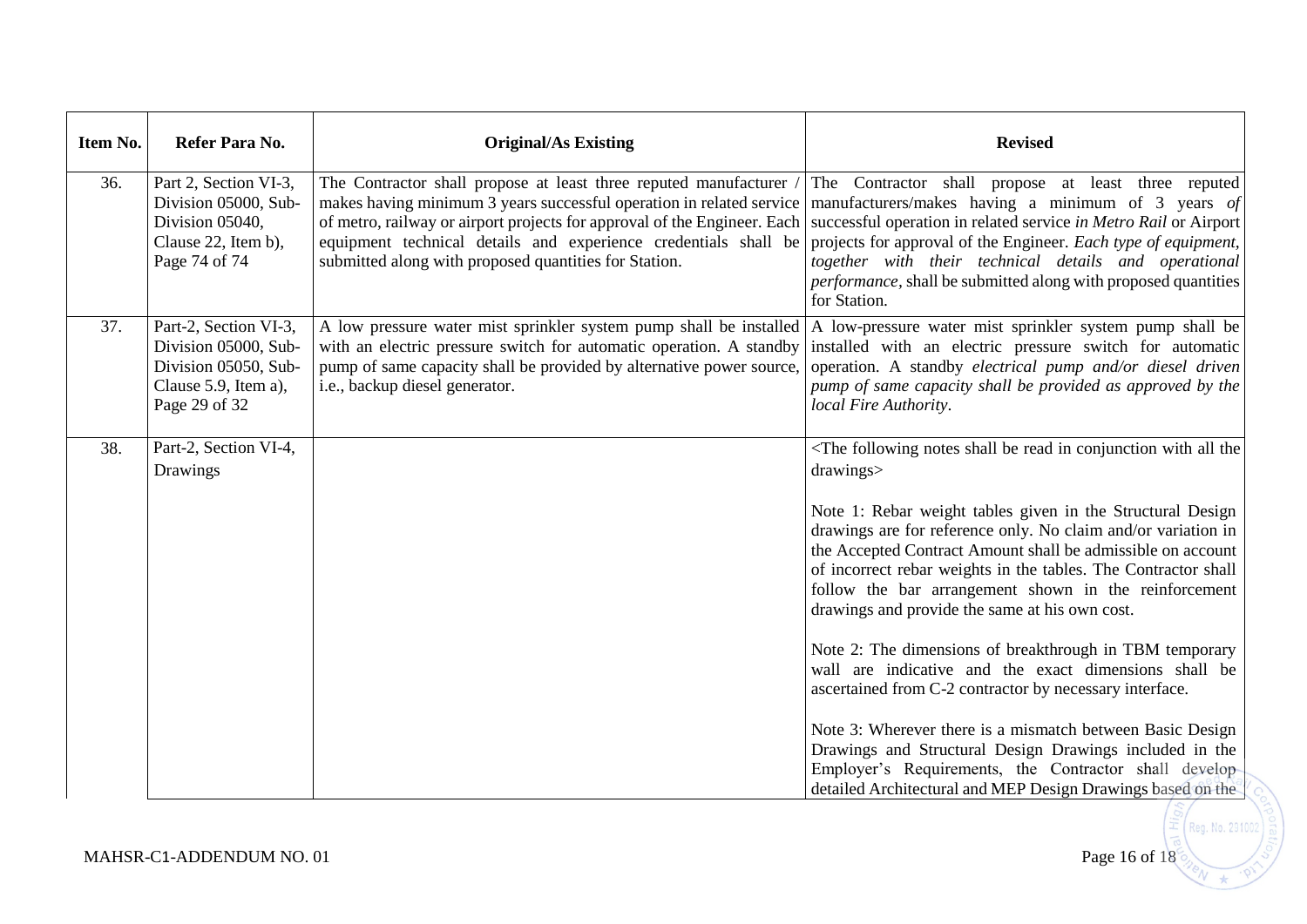| Item No. | Refer Para No.                                                                                                                    | <b>Original/As Existing</b> | <b>Revised</b>                                                                                                                                                                                                                                                                                                                                                                                                                                                                                                                                                                                                                                                                                                                                                                                                                                             |
|----------|-----------------------------------------------------------------------------------------------------------------------------------|-----------------------------|------------------------------------------------------------------------------------------------------------------------------------------------------------------------------------------------------------------------------------------------------------------------------------------------------------------------------------------------------------------------------------------------------------------------------------------------------------------------------------------------------------------------------------------------------------------------------------------------------------------------------------------------------------------------------------------------------------------------------------------------------------------------------------------------------------------------------------------------------------|
|          |                                                                                                                                   |                             | Structural Design Drawings (except for the cut-outs, which<br>shall be modified as per Sub-Clause 1.3.3 of GS 05010.),<br>maintaining the basic intent of the Architectural Design<br>Drawings. No claim whatsoever shall be payable to the<br>Contractor on account of such mismatches, which include, but<br>are not limited to the following:<br>Dimensions and/or locations of various items such as:<br>a)<br>i) Floor-to-floor heights;<br>ii) Structural elements like beams, columns, slabs<br>etc.; and<br>iii) Skylight.<br>b) The size of the skylight between grids X17 to X21 shall<br>be read as 50m x 20.4m instead of 50m x 41.04m in all<br>the Drawings.<br>c) West Entry/Exit structure has been designed as RCC<br>framed structure as shown in the Structural Drawings. The<br>detailed design of the architectural works in the West |
|          |                                                                                                                                   |                             | Entry/Exit structure shall be designed maintaining the<br>basic intent of the Architectural Design Drawings as of<br>East Entry/Exit structure (which is to be designed as steel<br>structure frame by the Contractor).                                                                                                                                                                                                                                                                                                                                                                                                                                                                                                                                                                                                                                    |
| 39.      | Part 2, Section VI-4,<br>03_Architectural,<br>Structural and<br>Signage, Dwg. No.<br>BD-JIC-C14-DRW-<br>S01-STA-NTU-<br>02213-000 |                             | <add "note"="" following="" in="" point="" the=""><br/>The capacity of water tanks shall be as given in DRC 05050.</add>                                                                                                                                                                                                                                                                                                                                                                                                                                                                                                                                                                                                                                                                                                                                   |